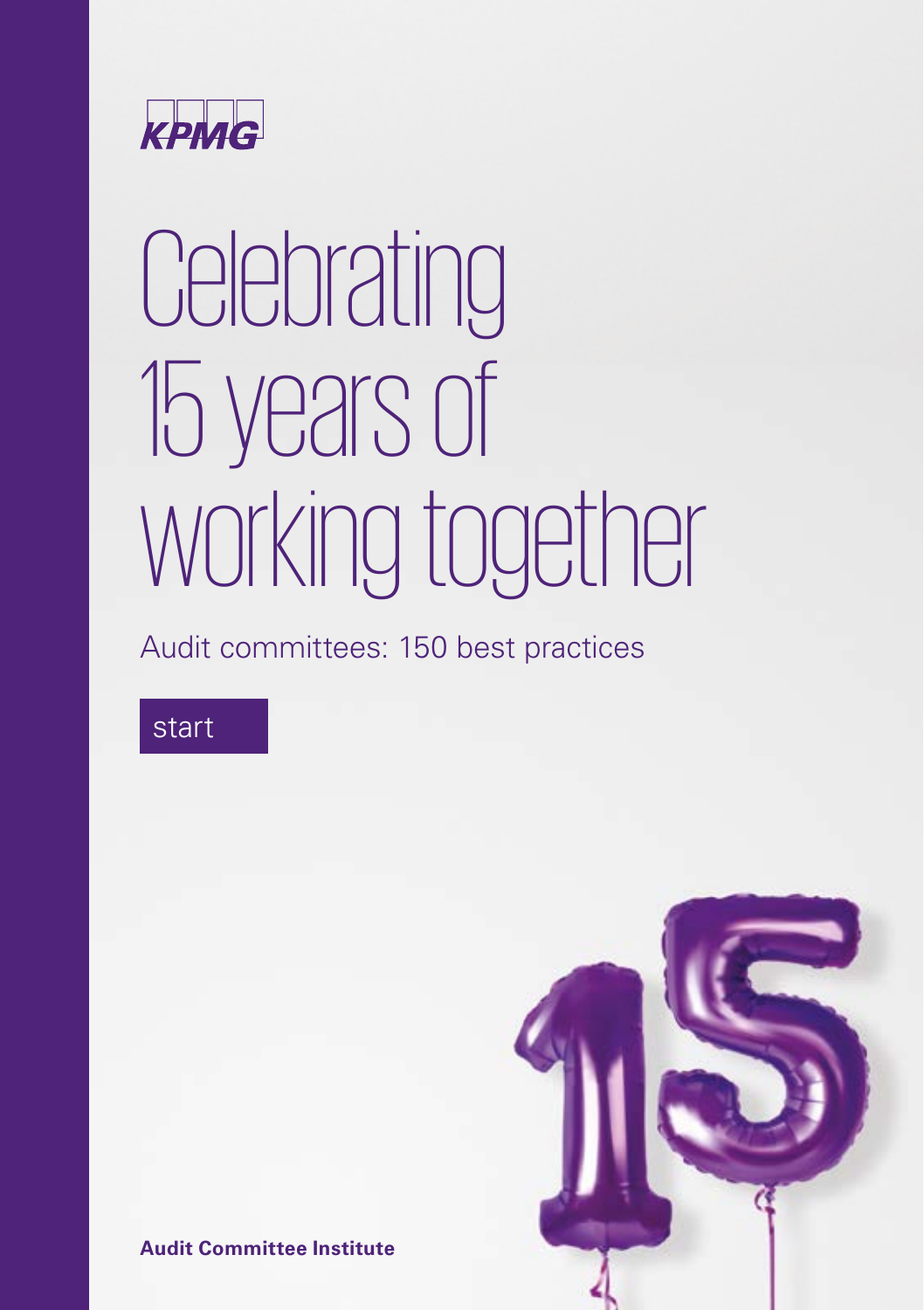### 이슈ト

# **Contents**

<span id="page-1-0"></span>

| "The FRC has long valued the contribution of audit    |
|-------------------------------------------------------|
| committees to high quality corporate governance       |
| and reporting. UK audit committees have responded     |
| to the challenges of evolving reporting practices and |
| have been instrumental in delivering on effective     |
| audit reform. We are delighted that fifteen years     |
| on, the reality of continuous improvement remains     |
| strong in the Audit Committee Institute."             |
|                                                       |

### **Sir Win Bischoff**

Chairman, Financial Reporting Council

© 2017 KPMG International Cooperative ("KPMG International"), a Swiss entity. Member firms of the KPMG network of independent firms are affiliated with KPMG International. All rights reserved

| <b>Foreword</b>                                                | 05 |  |  |  |
|----------------------------------------------------------------|----|--|--|--|
| <b>Establishing and operating an effective audit committee</b> |    |  |  |  |
| Clarity of purpose                                             | 11 |  |  |  |
| Getting the 'right' people on the committee                    | 12 |  |  |  |
| Getting up to speed                                            | 14 |  |  |  |
| Making the most of the audit committee's time together         | 16 |  |  |  |
| Beyond the formal audit committee meetings                     | 21 |  |  |  |
| Access to the 'right' information                              | 22 |  |  |  |
| Creating healthy relationships                                 | 23 |  |  |  |
| The audit committee chair is key                               | 24 |  |  |  |
| Secretariat                                                    | 25 |  |  |  |
| Keeping the board informed                                     | 26 |  |  |  |
| Driving improvement through regular assessment                 | 27 |  |  |  |
| <b>Roles and responsibilities</b>                              |    |  |  |  |
| Monitoring the corporate reporting process                     | 31 |  |  |  |
| Risk management and internal control systems                   | 35 |  |  |  |
| Internal audit                                                 | 39 |  |  |  |
| External audit                                                 | 42 |  |  |  |

### **Communication**

| Communicating with shareholders |  |
|---------------------------------|--|
|---------------------------------|--|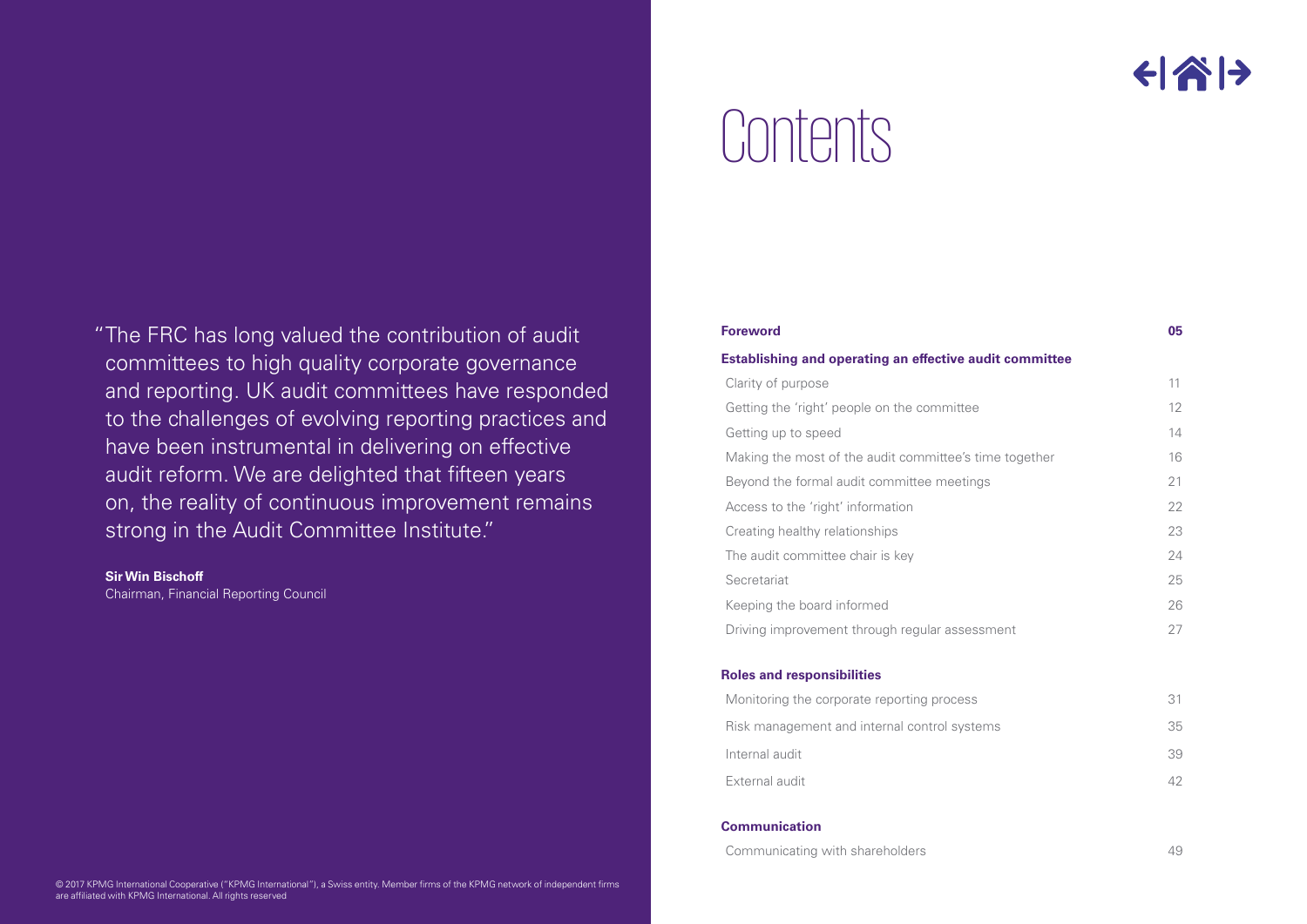

### $\xi$

# **Foreword**

The Audit Committee Institute (ACI) was founded fifteen years ago – with the help of ten senior audit committee chairs – to help audit committee members meet the increasing governance demands placed upon them. The first UK body of its kind, the ACI set out to provide an open forum and dedicated information resource for audit committee members with a view to helping them keep abreast of rapidly changing regulatory matters, company law, accounting and auditing issues.

It was a time when the business world was facing many challenges. We had seen the collapse of significant groups both in the US and closer to home; and, not unlike today, the expectations placed on audit committees by regulators, the investment community and society at large were growing rapidly as was the complexity of both the business and accounting world.

From relatively modest beginnings, the Institute has grown over the last fifteen years in line with the expectations placed on the audit committee role and the acute need of many of those sitting on audit committees to be better informed on matters that enable them to be effective in their roles.

We have witnessed the widespread adoption of International Financial Reporting Standards (IFRS) – rigorous and internationally comparable, but also highly technical and sometimes counter-intuitive standards that presented a steep learning curve for many who spent a large part of their career under a very different accounting regime. In many companies we've seen the audit committee role expand to include oversight of many risks that were unheard of when the first audit committees were formed. And most recently, we have lived through a period of significant reform of the audit market. Regular audit tendering and rotation have become 'business as usual', but the new regulatory regime continues to throw up challenges that are difficult to navigate and in some cases significantly impact the way audit committees of Public Interest Entities (PIEs) operate in practice.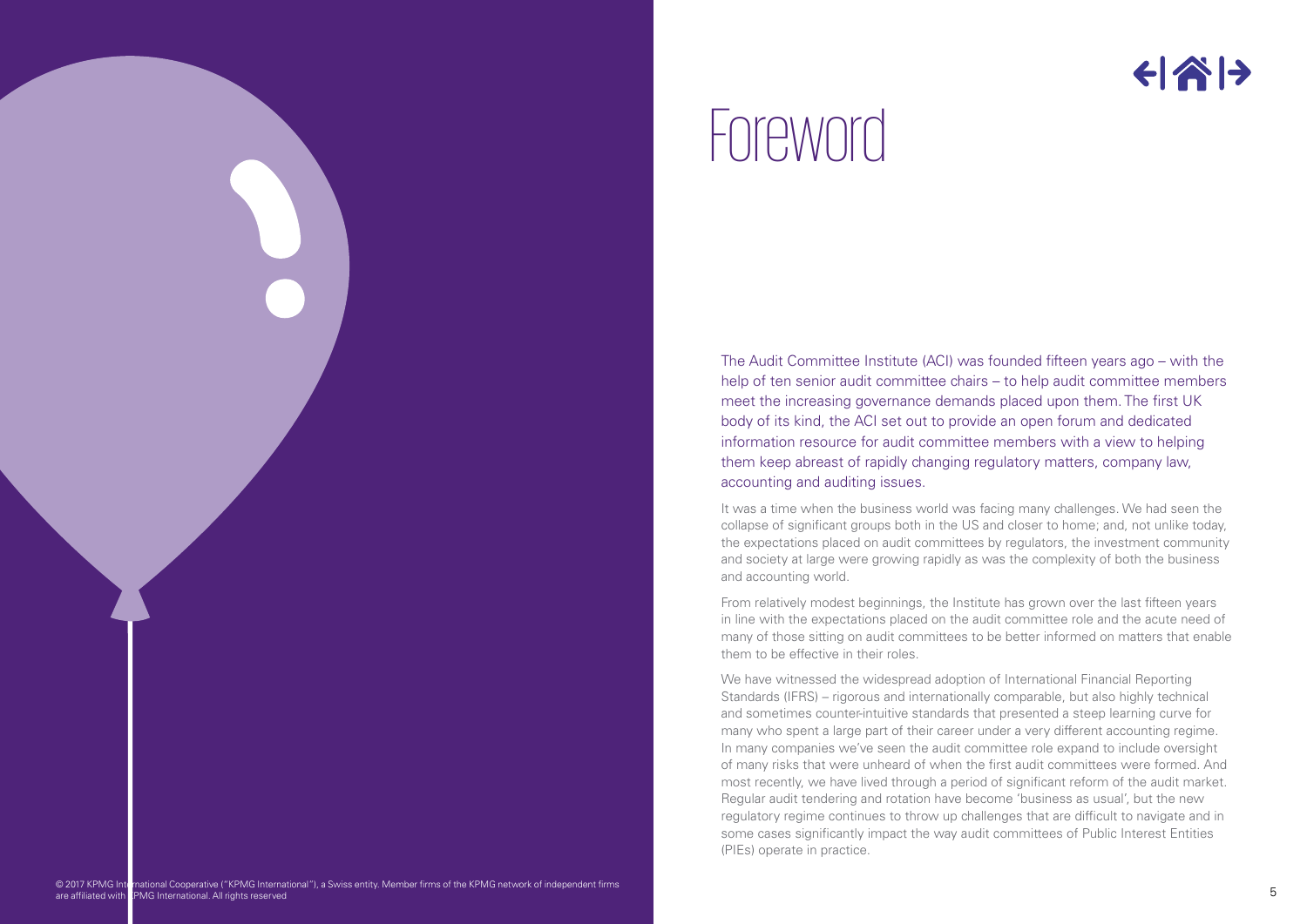### $\left\vert \left\langle \mathbf{a}\right\vert \right\vert$

In our experience, audit committee members have responded well to the changing environment. Best practices that were once the exception are now the rule. Formal induction training, consent agendas, private sessions with auditors (without management present), deep dive training sessions, getting out into the business and seeking independent information sources (whether through social media or through more formal mechanisms) were once uncommon, but are now routine for many of today's audit committees. If, in some small way, the Institute has been of assistance to audit committee members as they have made this journey then we are very pleased to have played our part.

In this fifteenth anniversary publication, we embrace the camaraderie amongst Institute members and the willingness to share experiences that has characterised the Institute since day one. We are not summarising new rules or regulations, nor providing guidance *per se* on the body of excellent material already produced by the Financial Reporting Council and others. Rather we present some of the practical experiences and comments shared by the most important people we work with the Institute's members themselves. 150 best practices - ten for each year of the Institute's existence - spread across the breadth of the audit committee role. We hope you find this publication entertaining, but above all, thought provoking.

Finally, we owe a debt of gratitude to all those audit committee members who have supported the Institute since its formation and, in particular those individuals too many to name - who have provided the insights used in this publication.

### **Bill Michael**

6

### **Timothy Copnell**

UK Chairman and Senior Partner elect KPMG

Chairman of the UK Audit Committee Institute KPMG

© 2017 KPMG International Cooperative ("KPMG International"), a Swiss entity. Member firms of the KPMG network of independent firms are affiliated with KPMG International. All rights reserved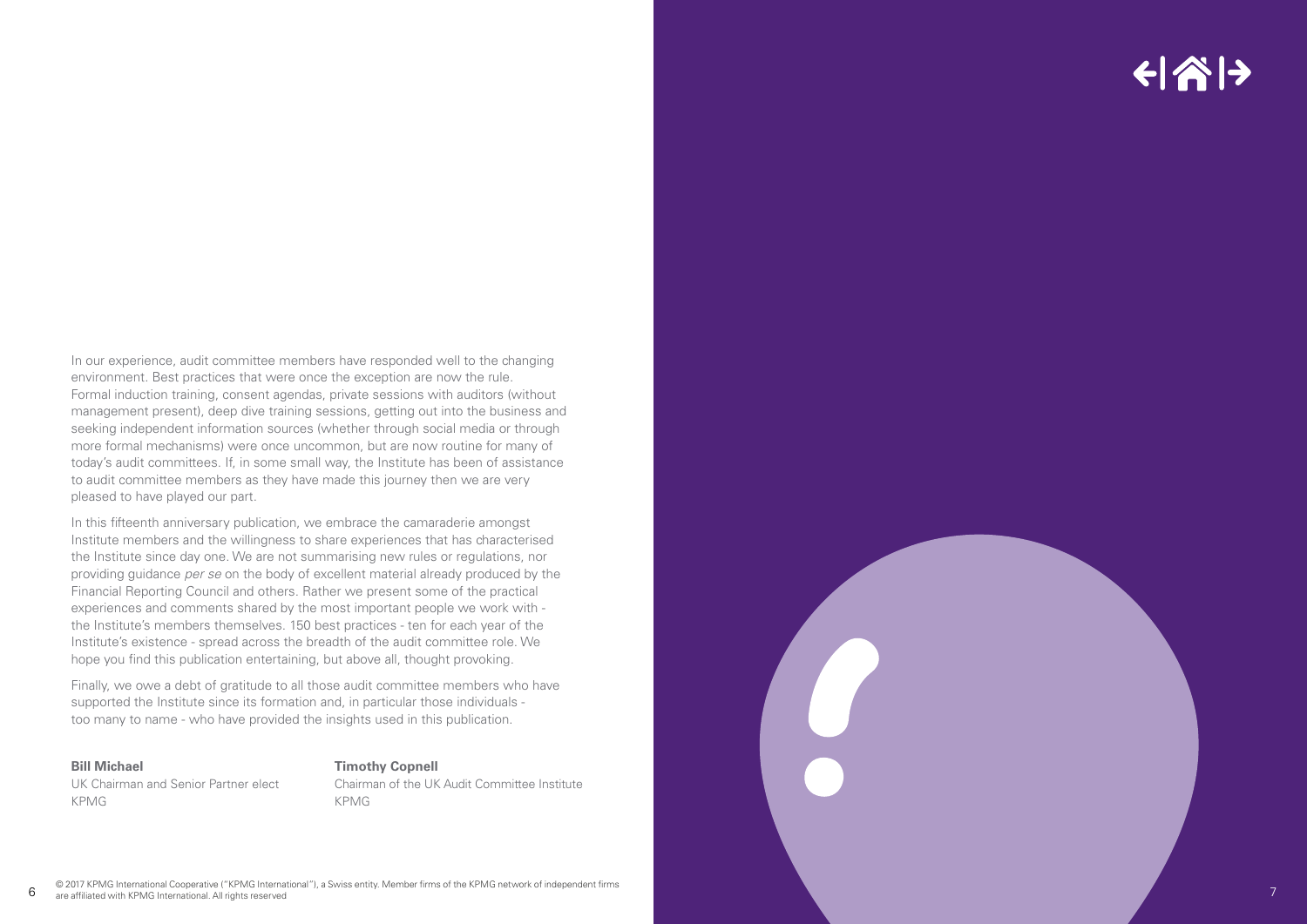

Establishing and operating an effective audit committee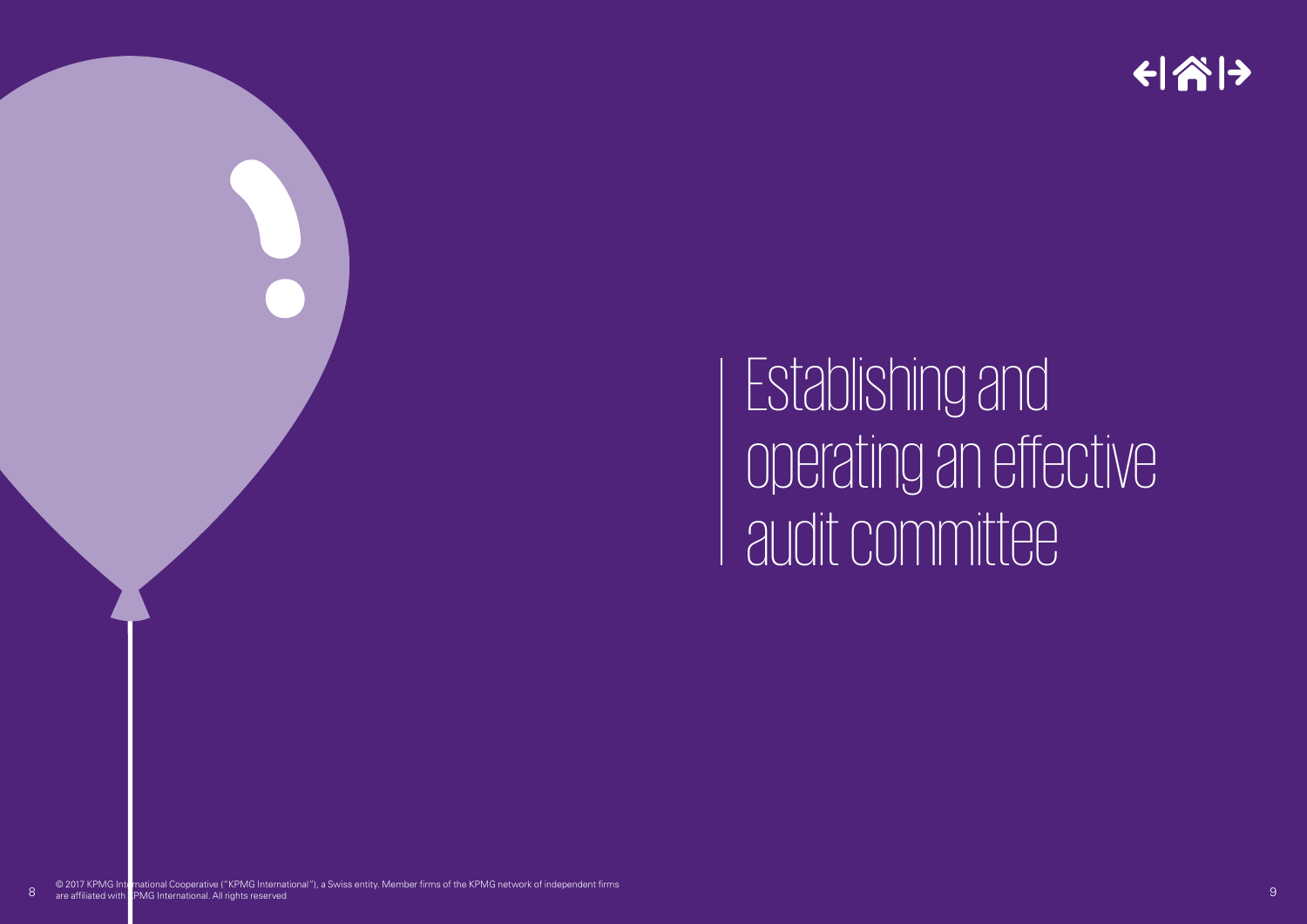

# Clarity of purpose

←|| 수| →

'Clarity of purpose' is paramount. The UK Corporate Governance Code alludes to 'clarity of purpose' and sets out that the main roles and responsibilities of the audit committee, including the authority delegated to it by the board, should be set out in written terms of reference.

 $\bullet$   $\bullet$   $\bullet$ 

"The audit committee is a committee of the board and it should not usurp or take on the board's role and authority."

"The board should review the audit committee's mandate on an annual basis – paying particular attention to any change of circumstances, new regulations or leading practices that may affect the committee's remit."

"The board and board committees need absolute clarity as to their respective roles and responsibilities."

"The audit committee mandate should be co-ordinated with the responsibilities of other committees in the organisation whether that be risk, remuneration or governance."

"Be mindful of increasing the committee's workload and don't accept responsibilities that rightfully reside with the board as a whole or that cannot be reasonably achieved. Learn to say 'no'. You can't do everything – and if you try, you'll probably end up not doing anything particularly well."

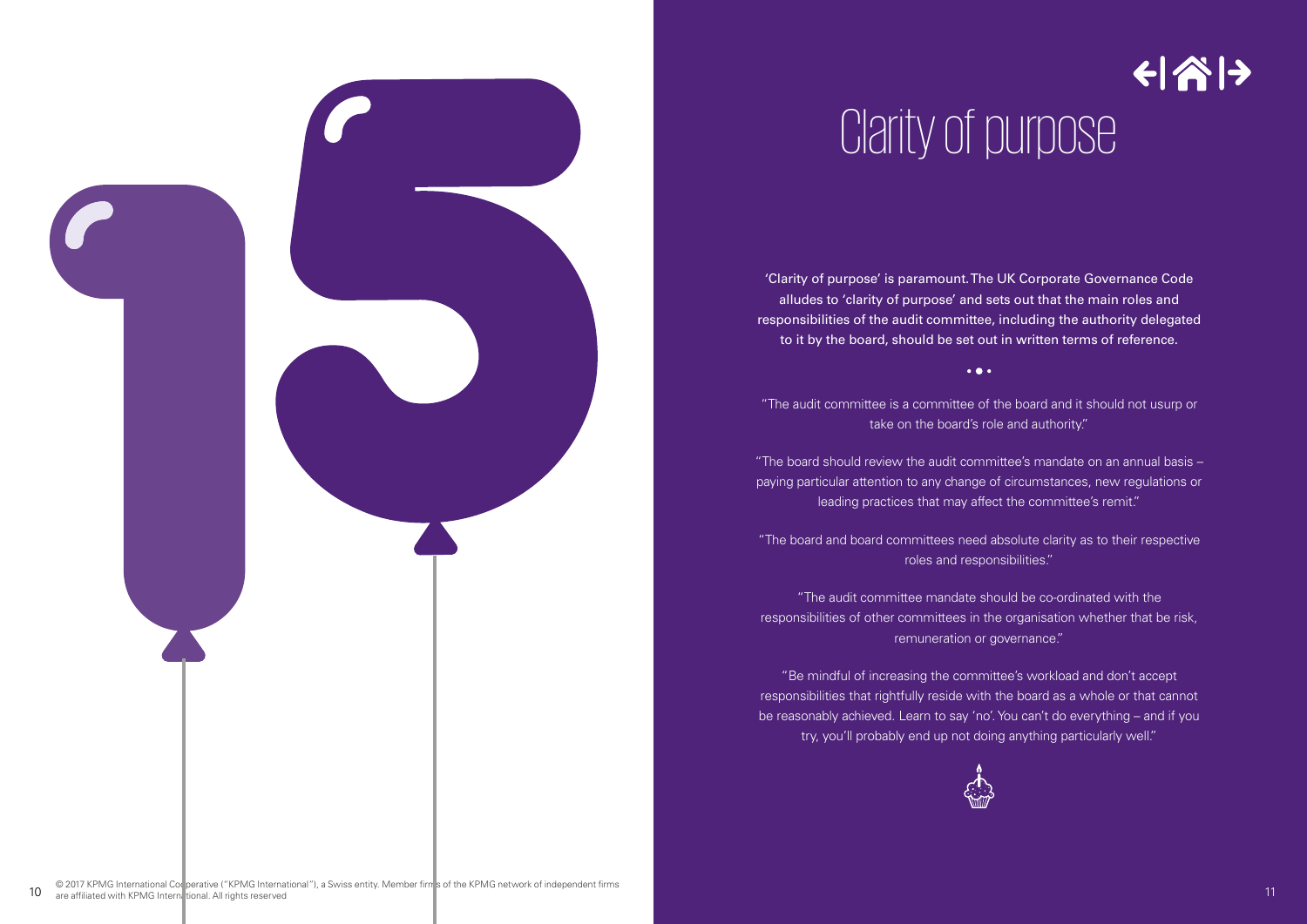

## Getting the 'right' people on the committee

The FRC's Guidance on Audit Committees recommends that boards should establish an audit committee of at least three, or in the case of smaller companies, two independent non-executive directors. Appointments to the committee should be made by the board on the recommendation of the nomination committee, in consultation with the audit committee chair.

### $\bullet$   $\bullet$   $\bullet$

"Audit committees should be big enough to benefit from the diverse skills, experience and perspectives of a number of different individuals, but not so big as to make the conduct of the committee's business unwieldly."

### The FRC Guidance goes on to note that audit committee members should bring an independent mind-set to their role.

### $\bullet$   $\bullet$   $\bullet$

"Committee members should understand the different pressure points within an organisation. You need people who are independently minded and are prepared to think carefully about the judgements that need to be made, who proactively ask good questions and don't just accept the recommended approach."

"When determining independence, consider not only whether relationships or circumstances exist that affect the person's judgement, but whether they might be perceived by others to affect that person's judgement."

"Rotation of audit committee members can provide a practical way to refresh processes and introduce new perspectives. Rotation also gives more board members direct exposure to the important issues dealt with by the audit committee, thus contributing to greater board understanding."

The audit committee should include a range of skills, experience, knowledge and professional qualifications.

 $\overline{a}$ 

"To be truly effective as an audit committee, its members, and especially the chair, must have sound enthusiasm and curiosity in and for their job."

"Listening is the prerequisite to balanced analysis, judgement and challenge, but is often given too little time in our pressured and regulated schedules."

"Balance formal qualifications, skills and experience with consideration of personal qualities and attributes such as integrity; strong interpersonal skills; sound judgement; the ability and willingness to challenge and probe; and the time and personal commitment to perform effectively."

The board should satisfy itself that at least one member of the audit committee has recent and relevant financial experience, and that the committee as a whole has competence relevant to the sector in which the company operates.

### . . .

"What constitutes recent and relevant financial experience will vary from organisation to organisation and each board should determine its own criteria having regard to its individual circumstances."

"The audit committee member with the highest level of financial acumen usually chairs the committee - though this need not be the case."

"You need the right skills and experience within the management team, but boards still need to be able to 'ask the right questions' and just as important, 'understand the answers'. This might mean there is a role on the audit committee for individuals with expertise in some of the specific risks facing the company."

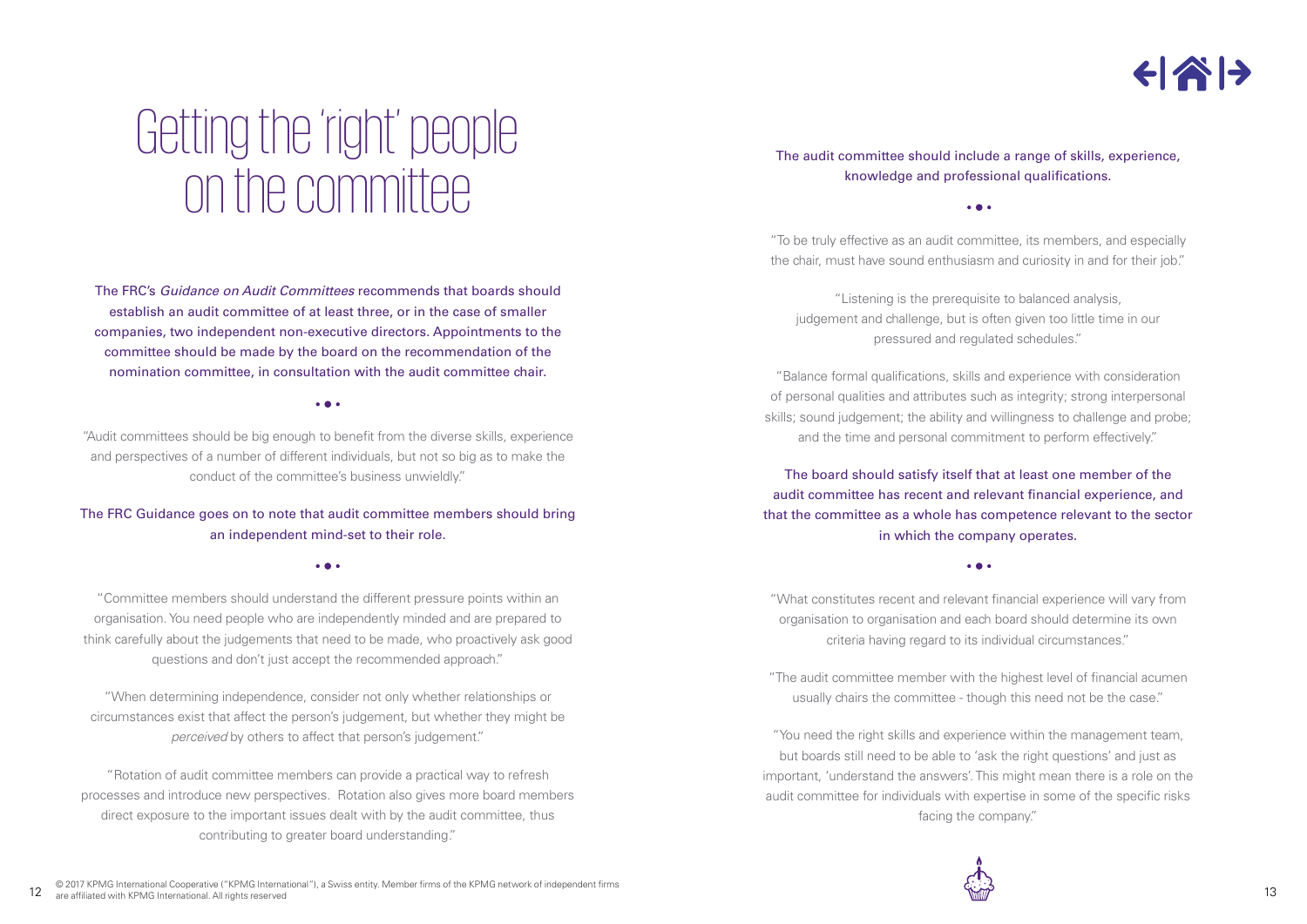## Getting up to speed

The FRC's Guidance on Audit Committees sets out that companies should provide an induction programme for new audit committee members, and that training – addressing the principles of and developments in corporate reporting and regulation - should be provided to audit committee members on an ongoing and timely basis.

### $\bullet$   $\bullet$   $\bullet$

"New members should be prepared to take responsibility for their own induction programme – working with management and others to determine how best to get up to speed and build a strong foundation for informed oversight."

"Have one-on-one conversations with the key players in the business to gain a better understanding of the culture, strategy, key risks, areas of concern etc., and to get to know the leaders outside of the formality of the boardroom."

"Get below the top layer and into the bowels of the company. Build yourself a network of people you can rely on to feed you information from outside the norm on what is happening in the company, why it's happening and the underlying culture."

"Ask the secretary to the audit committee to ensure appropriate training opportunities are made available to audit committee members. A mixture of in-house briefings and externally organised seminars can be both useful and complementary."



 $\left\langle \left\vert \phi\right\vert \right\rangle$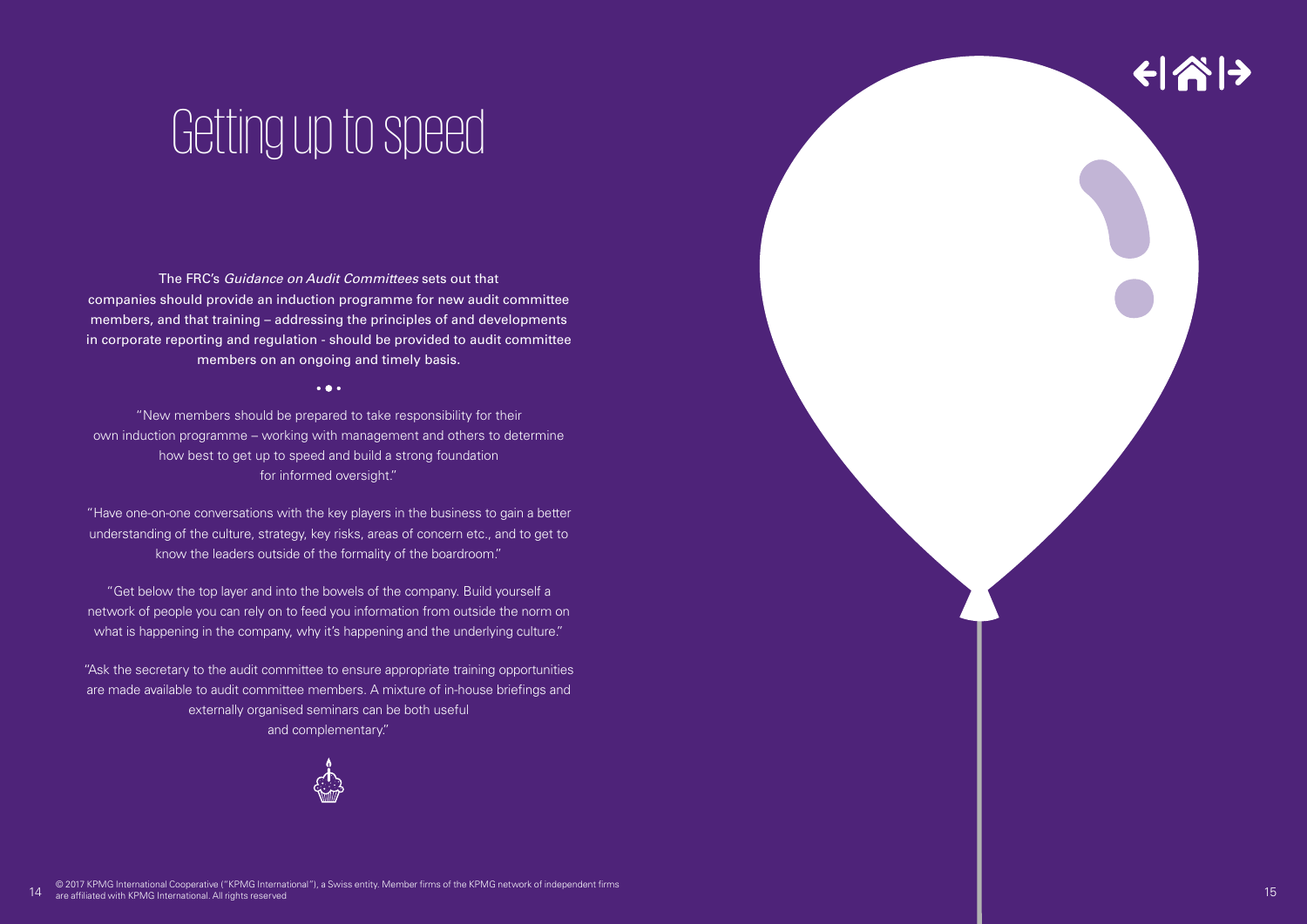### $\left\langle \left\vert \left\langle \right\vert \right\rangle \right\rangle$

## Making the most of the audit committee's time together

The FRC's Guidance on Audit Committees sets out that it is for the audit committee chairman, in consultation with the company secretary, to decide the frequency and timing of its meetings. There should be as many meetings as the audit committee's role and responsibilities require, though it is recommended there should be no fewer than three meetings during the year, held to coincide with key dates within the financial reporting and audit cycle.

### $\bullet$   $\bullet$   $\bullet$

"It is essential that the audit committee has control of its own agenda and isn't 'managed' by the executive team. This also involves considering the number of meetings that are held during the year, and whether the themes for the meeting are appropriate."

"A detailed agenda is vital for keeping the committee meetings focused. The audit committee takes advice from a lot of people, but at the end of the day, we say, "these are the risks, the control vulnerabilities, the issues that we want to focus on in the year ahead", and we lay out a schedule for the year based on that assessment."

"It is important to make time available for both 'hard' and 'soft' subjects, for decision and reflection, for introspection and evaluation. It is important that the routine business of the audit committee does not crowd out the critical issues, and that the overall agenda is not so tight that it cannot be flexed to include any 'special business' or matters raised by individual audit committee members."

"The only person who seems to be running at light speed is the audit committee chair. Try allocating oversight duties to each audit committee member, rather than relying on the audit committee chair to shoulder most of the work."

"The challenge for an audit committee and its chair is to step back and try to figure out what's most material to the fortunes of the company, and make sure that between the audit committee, the financial management team, and the external auditor, everyone's focusing their efforts on those things."

### Hearing from the right people is important...

"Part of each meeting can be used for a 'deep dive' into key risks or operations. But, make sure you hear directly from the person actually responsible for the specific area ... not just the CEO and CFO."

"It is hugely beneficial to get the divisional heads and functional leads to present their results, and risk and control activity, to the audit committee, on a rotating basis."

### ... as are meeting materials...

"The quality and timeliness of pre-meeting materials, an appropriate balance between discussion and listening to presentations, and better prioritisation of issues all help drive the effectiveness and efficiency of audit committee meetings."

"I try to keep presentations to a minimum. I ask for pre-reads that are thorough but focused, so at the meeting we can say, "okay, assume we've all read the pre-reads, now help us zero-in on the two or three most critical things that we should really understand better. What issues concern you the most? What should we be watching?" I want the committee to hear their narrative."

"The audit committee papers must be clear and easily understood. They should specify whether they are for discussion, information or decision and set out any options and the merits and disadvantages of each, together with any recommendations."

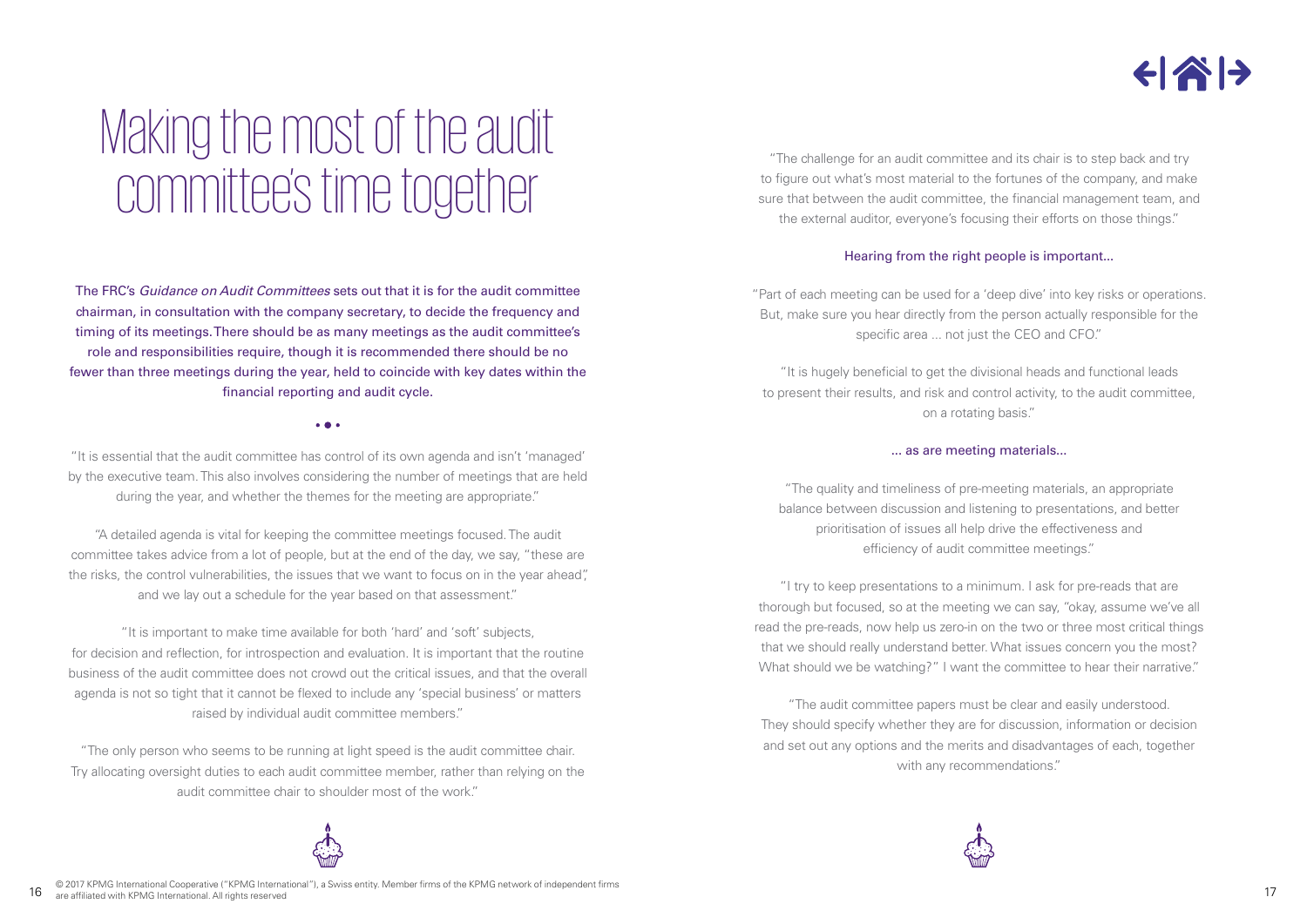### $\left\langle \cdot | \triangle \right|$

### ... and the dialogue around the committee table.

"You can only do three things in a meeting – educate, persuade, and have a call to action. Because actual face-time is so incredibly precious, anything that happens in the audit committee meeting ought to be well thought-out, highly focused and to the point. What are the three critical things we have to do today? What are the action items? And focus on those action items, one, two, and three. Otherwise, by the time it comes to the call for action, the committee has three minutes left!"

"I operate the 80-20 rule – focus on those few things with greatest impact. If you try to focus on everything equally, you just get overwhelmed."

"Questions of substance should not be raised for the first time at the year-end audit committee meeting."

The FRC Guidance stresses that no one other than the audit committee's chairman and members are entitled to be present at audit committee meetings and that it is for the audit committee to decide if non-members should attend for a particular meeting or a particular agenda item. That said, the CFO, head of internal audit and external audit lead partner are usually invited to attend meetings – and many would consider it good practice for the CEO to regularly attend.

"It is important for the CEO to attend audit committee meetings and for the audit committee to provide feedback to management and to place emphasis on management's responsibility."

"It is easy to fill the audit committee meeting with people who just sit there and don't make a contribution. This is a mistake and not a good use of anyone's time."

"Quorum should ensure sufficient perspectives and expertise – it's not just a numbers game."



© 2017 KPMG International Cooperative ("KPMG International"), a Swiss entity. Member firms of the KPMG network of independent firms are affiliated with KPMG International. All rights reserved **the served** conductional productional conductional conductional conductional conductions of mass permeable and permeable and the production and the conductional

The FRC Guidance goes on to recommend that audit committees should, at least annually, hold a private (without management) meeting with the internal and external auditors.

 $\sim$   $\sim$   $\sim$ 

"Separate private meetings with the internal and external auditors can be used to follow-up on issues addressed during the meeting if the auditors were perceived to have been too guarded or uneasy. However, such matters should really be fully aired during the full audit committee meeting and generally should not need revisiting in the private session."

"I always start the private session by saying, "great presentation, I think we got it. What else would you like to share with the committee? What's bothering you? What's keeping you up at night? What do you need help on? Where do you think we should be spending our time?" What's interesting is that occasionally they'll say, "Well, this could be a bigger problem than we said." As a committee, that's what you want to hear, because it helps sharpen your focus."

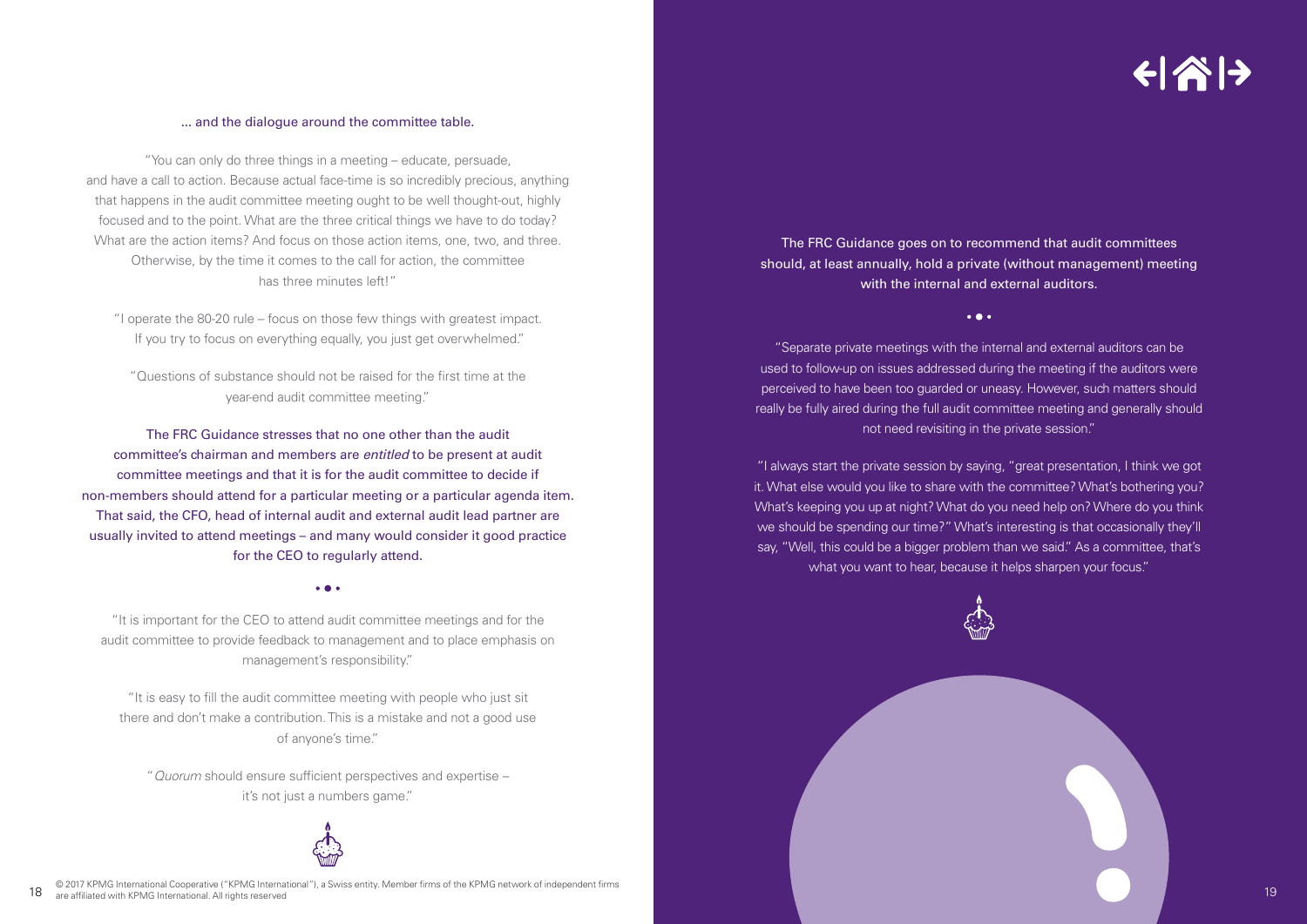

## Beyond the formal audit committee meetings

The FRC's Guidance on Audit Committees notes that while formal meetings are the heart of an audit committee's work, they will rarely be sufficient.

"Site visits are a useful way for an audit committee to develop its understanding of the business, whilst at the same time building constructive relationships and reinforcing the board's commitment to strong governance."

"Between meetings, it's good to sit down with the key people in their 'natural habitat,' without an agenda. Just visit them in their office and have a conversation about things that are on their radar ... or yours!"

"Seventy percent of the audit committee role is spent outside the head office – not just for the audit committee chair, but for all audit committee members."

"Don't allow anyone to script your time out in the business. Ask unconventional people questions about audit-related matters."

"Today, the breadth and depth of the audit committee's engagement has made oversight a full-time activity. While technically not a full-time job, you need to be constantly engaged and readily available to deal with issues as they come up."

"Understanding the context of big decisions is essential. Knowing the business and the capabilities of the people responsible is vital for effective challenge and informed judgement."

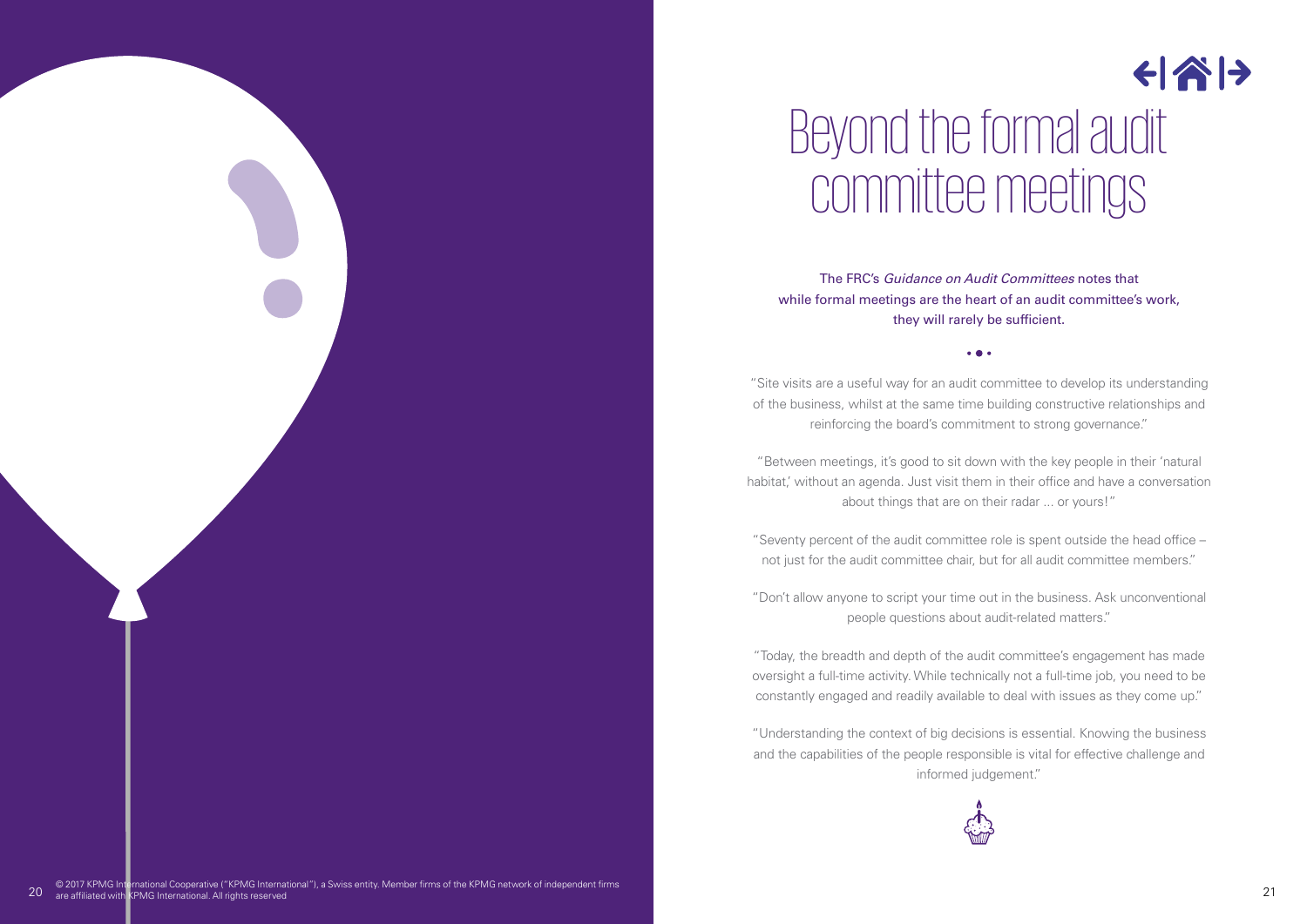## Access to the 'right' information

No matter how independent, knowledgeable and diligent audit committee members are, the audit committee will not be effective unless it has access to the 'right' information. The FRC's Guidance on Audit Committees notes that the committee should actively consider what information and assurance it requires in order to properly carry out its role, where there are gaps, how these should be addressed.

### $\bullet$   $\bullet$   $\bullet$

"Never assume others understand something you can't fathom. Always ask for an explanation and persevere until you understand."

"There will always be an information deficit but it is critical that there is a strong relationship and open lines of communication between the audit committee, executive management and the auditors."

"Get exposure to both third-party and dissenting views. Being aware of, but not necessarily beholden to, views from outside the organisation, goes to the heart of being a good board member."

"Ensure that audit committee members take in sufficient information from all available sources – analysts, the media and even the rumour mill – to enable informed and probing discussions."

"Audit committees need to get much better at asking for help."



## Creating healthy relationships

 $\left\langle \left\vert \left\langle \right\vert \right\rangle \right\rangle$ 

A strong relationship between the audit committee – both chair and members – and the board, auditors, risk function and management is paramount.

 $\bullet$   $\bullet$ 

"Understand the line between oversight and management. Effective oversight is difficult to achieve where management views the audit committee as nothing more than a necessary corporate governance burden."

"It is imperative for the audit committee chair to have a clear one-on-one channel to both the board chair and the CEO."

"Trust is good. Trust with verification is better!"

"It is vital that the audit committee chair, CFO and external auditor interact effectively and play their respective complementary and clearly-defined roles together in harmony."

"The relationship with both management and the auditors should be such that any serious concerns are brought to the audit committee's attention promptly, but in a non-adversarial way."

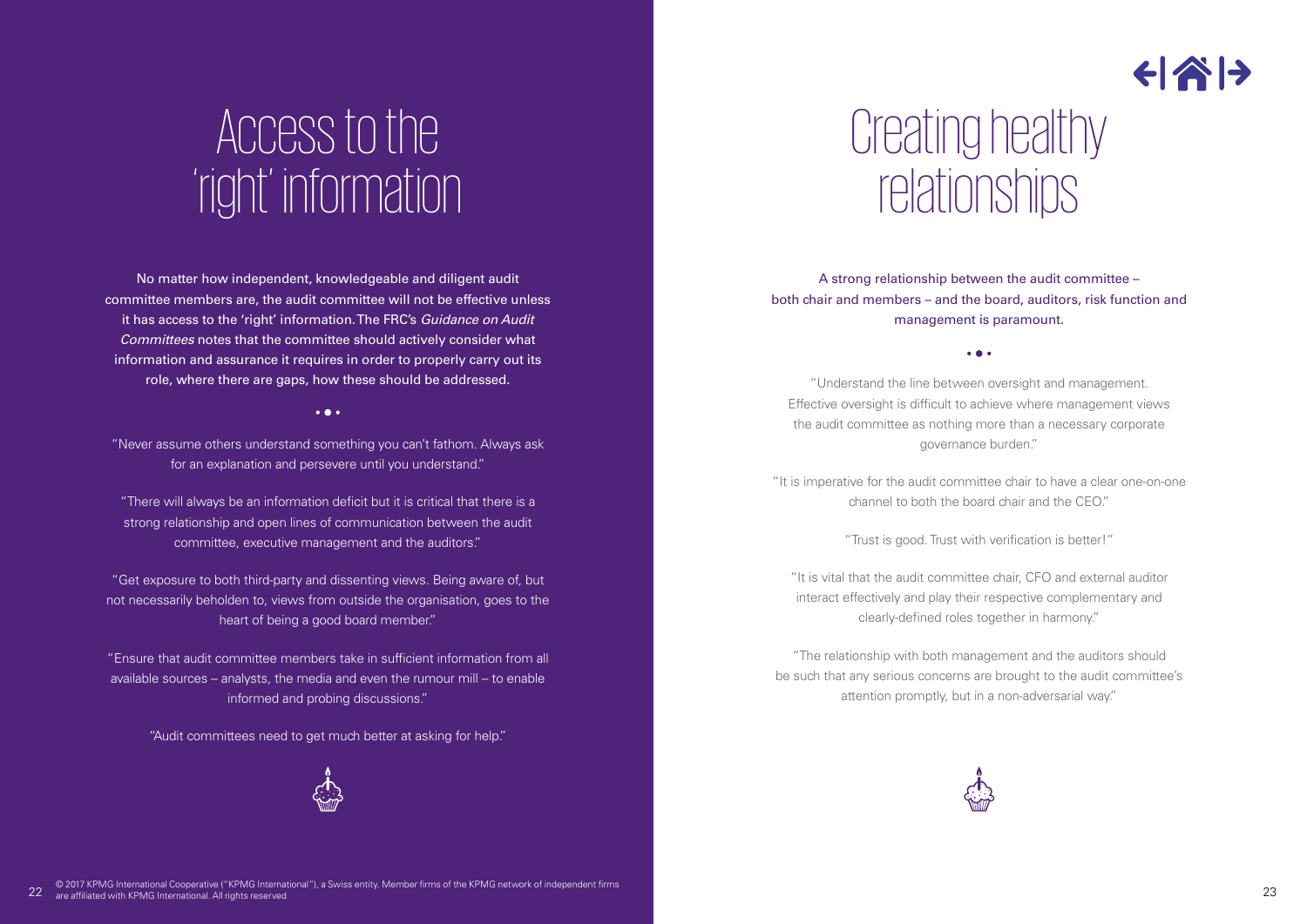### $\left\langle \left\vert \left\langle \right\vert \right\rangle \right\rangle$

## The audit committee chair is key

Audit committee effectiveness often hinges on the effectiveness of the chair. The chair should be recognised for his or her leadership and vision, and be perceived by other committee members and management as able to set and manage the audit committee's agenda. The chair should be acknowledged as having the personal courage to raise and deal with tough issues and support other members to do the same.

"An audit committee chair should serve on the audit committee for at least twelve months before taking up the role."

"The audit committee chair should ensure everyone understands their responsibilities and feels able to raise issues they believe are important. Without the right degree of openness, an audit committee can quickly become blinkered to the financial, operational and strategic risks within a business."

"Audit committee chairs should be 'hands on' and active between meetings; and develop their awareness of the company through those that have a deeper knowledge of the organisation."

"The audit committee chair needs to ensure that everybody has their say, even if they are not the 'financial experts'. Provided each person can contribute, the committee will arrive at the right answers."

"A special privilege of being an audit committee chairman is that you can go anywhere in the company at any time ... and then make sure the other committee members are exposed to what you've learned. You're paid a bit extra to be the chairman, so you ought to do a bit more work."

"The audit committee chair can be an effective sounding board for a CFO."

## Secretariat

The FRC's Guidance on Audit Committees sets out that the audit committee should be provided with sufficient resources to undertake its duties and have access to the services of the company secretariat on all audit committee matters.

"A good secretary will support the audit committee on a range of matters, including supporting the chair in planning the committee's work, drawing up meeting agendas, maintaining minutes, drafting material about the committee's activities for the annual report and co-ordinating the timely circulation of supporting papers."

"In determining the secretary to the committee, consider whether the proposed secretary has significant financial or other senior management responsibilities that might impair, or be seen to impair, their independence."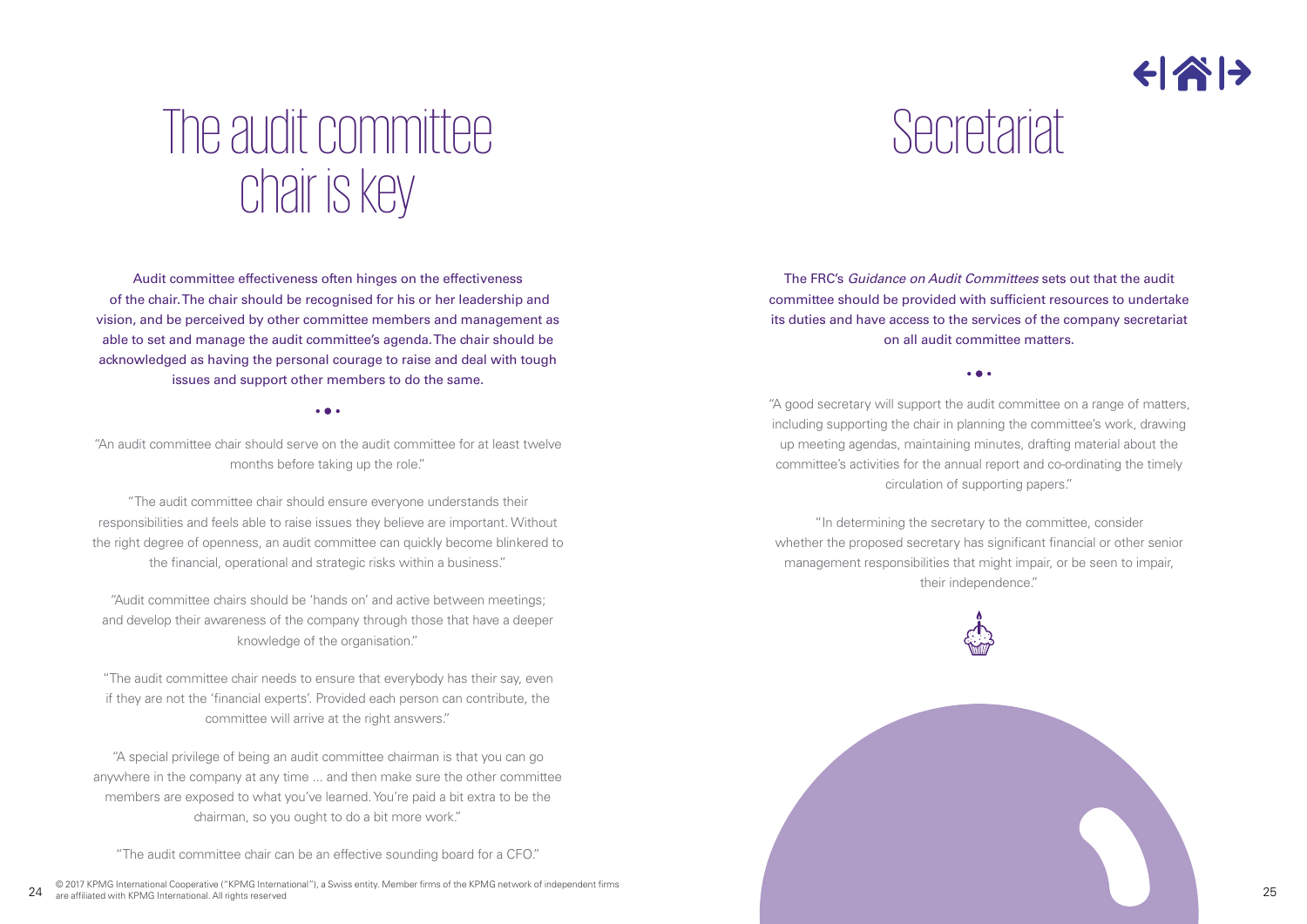## Keeping the board informed

The FRC's Guidance on Audit Committees recommends that the audit committee should report to the board on how it has discharged its responsibilities, including: the significant issues that it considered in relation to the financial statements and how these issues were addressed; its assessment of the effectiveness of the external audit process and its recommendation on the appointment or reappointment of the external auditor; and any other issues on which the board has requested the committee's opinion.

### $\bullet$   $\bullet$   $\bullet$

"The audit committee's report to the board should both summarise the work carried out by the audit committee - explaining its importance and any conclusions drawn or actions taken - and advise the board on any matter where the board should be taking action."

"Make sure that all board members have access to all the information discussed by the committee and consider whether they should be free to attend audit committee meetings in an observatory capacity."

"You need robust reporting processes between the committee and the board, but also you have to give a lot of thought to what gets discussed where. Even though certain issues might fall within the remit of a particular committee, you might consider them so material and integral to the business that the proper forum is not the audit committee, but the board itself."

### ←|谷|→ Driving improvement through regular assessment

Compliance with the UK Corporate Governance Code requires that the board should undertake a formal and rigorous annual evaluation of the audit committee's performance.

 $\bullet$   $\bullet$ 

"The people that need to be happy with the audit committee's work are the other board members who are not part of the committee. They need to have confidence that their delegation of board responsibilities was handled thoroughly and effectively."

"Sometimes the committee goes through an elaborate checklist which typically shows that everything the committee should have covered was in fact covered – and therefore the committee must be awesome. A necessary approach maybe, but not a sufficient one!"

"I like to ask our auditors and our CFO to tell me how our committee can be more effective."

"A good committee assessment is about getting honest feedback from all sides, and then turning that feedback into actionable behaviours."

> "We meet, just as a committee, at the end of each meeting to reflect on the meeting."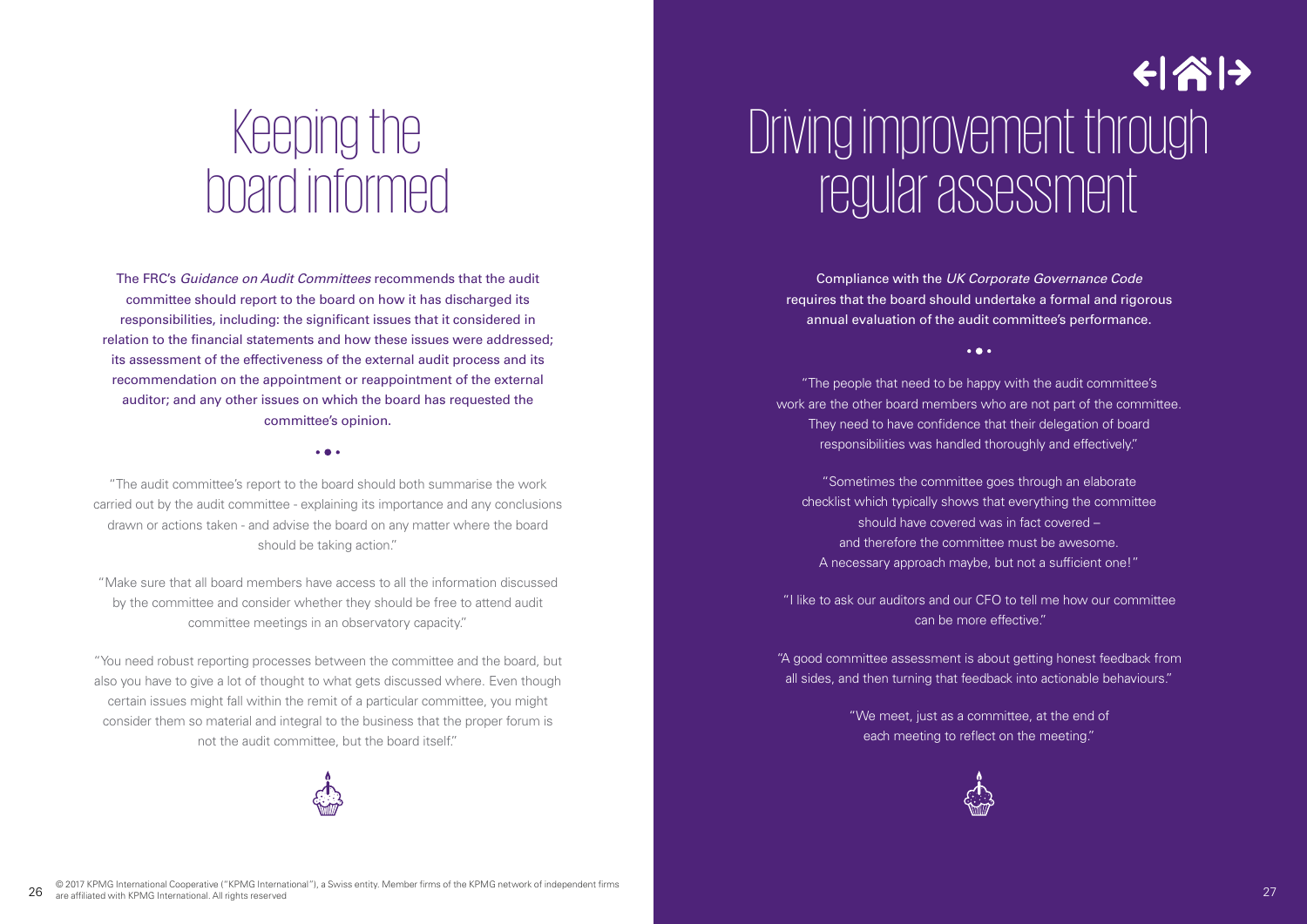

# Roles and responsibilities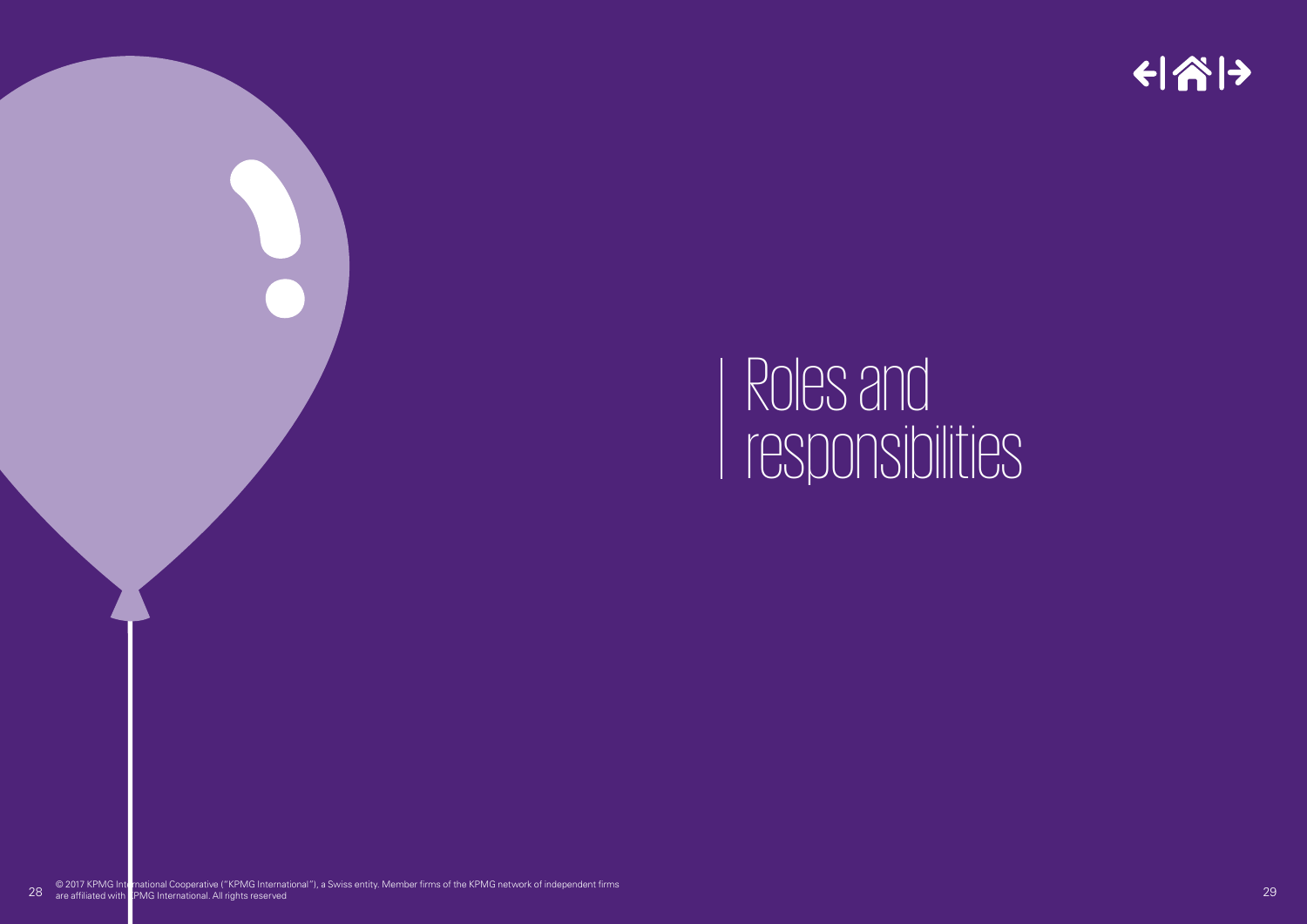### $\left| \triangle \right|$

"Ensure the committee is being briefed on any relevant accounting or disclosure issues early enough to enable appropriate action to be taken."

"Be aware of any factors that might lead to aggressive or even inappropriate earnings management and exercise professional scepticism at all times."

"An audit committee should look not only at the financial statements but also the processes supporting those financial statements."

"Hindsight analysis should be an essential part of the audit committee's work. You need to understand how good the finance department is at budgets and forecasts."

"Carefully consider the presentation of any alternative performance measures. They are not supposed to be the numbers we wish we had produced."

The FRC Guidance goes on to note that the audit committee should review related information presented with the financial statements, including the strategic report and corporate governance statements.

"Issue number one is to ensure the narrative reports are consistent with the financial statements!"

"The sections covering the business model, strategy, principal risks and the viability statement should align. Investors want more in terms of how the underlying analysis was performed and what judgements have been made in arriving at its viability statement."

"Consider how the company's disclosures can better tell the company's story. Think about providing a fuller picture not only of the company's recent performance, but also where it is headed, the key risks it faces and how those risks are both mitigated and factored into the group's viability statement."

"When considering whether the annual report is fair, balanced and understandable, think about whether appropriate consultation has been carried out to understand stakeholders' needs. Ensure there is appropriate assurance over all factual statements and that the language is precise, explains complex issues clearly, and that appropriate weight is given to any bad news."

Where board approval is required for other statements containing financial information (for example significant financial returns to regulators and release of price sensitive information). whenever practicable the audit committee should review such statements first.

 $\overline{a}$ 

"It is vital for the audit committee to have early sight of press releases containing financial information and other price sensitive material. Unfortunately, this is not always possible due to tight deadlines - which is a pity because audit committee members will have a good sense of how financial analysts and market players in general may react. Personally, I pay close attention to the tone, title and brief of press releases, as well as the information on the company's outlook."

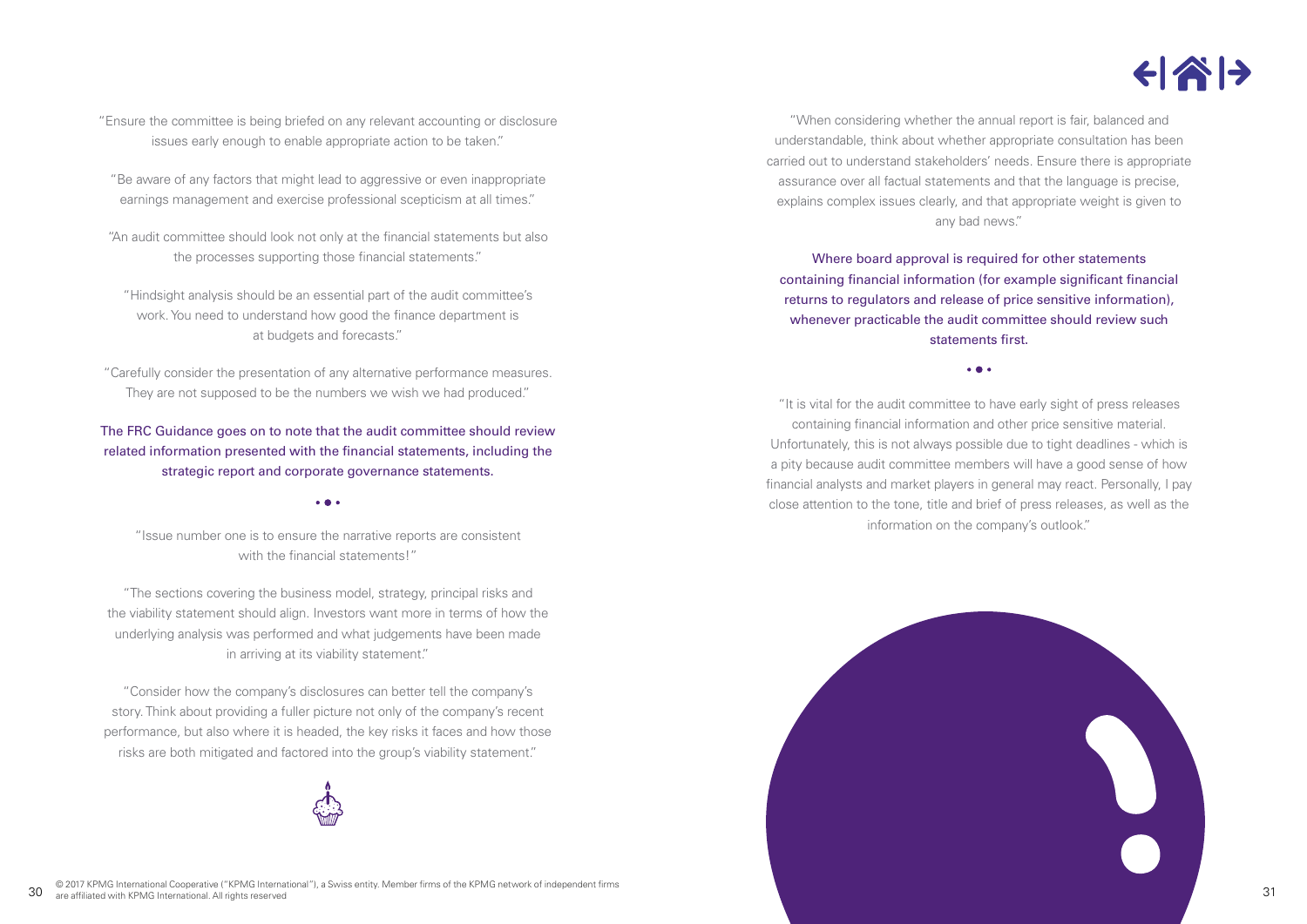### ←|| 수| → Monitoring the corporate reporting process

"Quality financial reporting starts with the CFO and finance department."

"It is essential that appropriate succession plans are in place not only for the CFO, but for other key risk, audit and finance executives."

"Quarterly earnings pressure is always on the radar - it has to be. The audit committee's first priority is the integrity of our financials so if there's pressure that could affect their integrity, the committee need to be aware of it and on top of it."

"Financial integrity is our number one mission – and the only way to stay on top of it is to be actively engaged and really integrated into the rhythm of the business."

The audit committee should consider whether the company has adopted appropriate accounting policies and, where necessary, made appropriate estimates and judgements. The audit committee should review the clarity and completeness of disclosures in the financial statements and consider whether the disclosures made are set properly in context.

 $• • •$ 

"Ensure that the annual report can be understood by people who are not trained accountants."

"Recognise that the company's greatest financial reporting risks are often in those areas where management has to make difficult judgements and estimates."

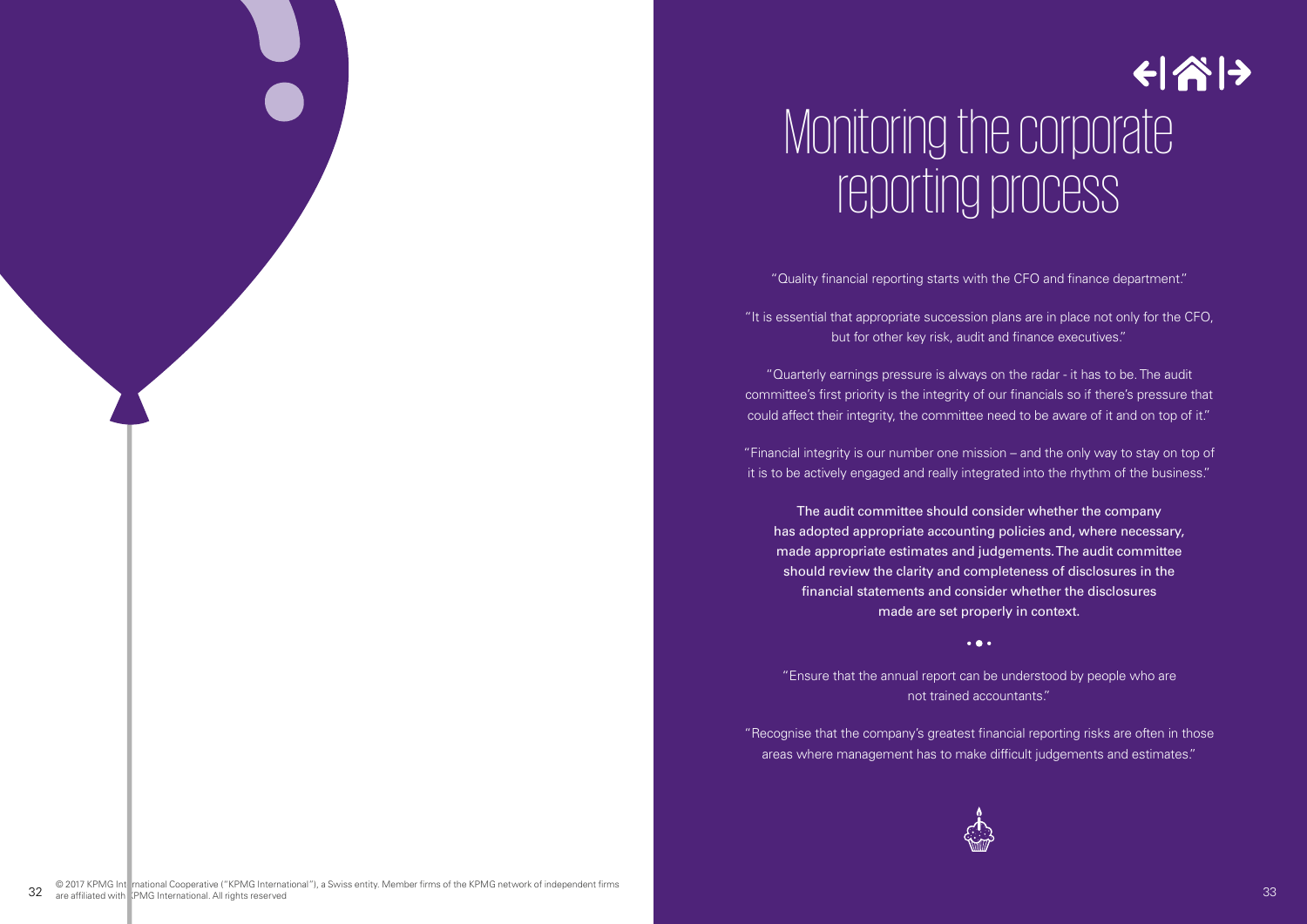### 6주년 Risk management and internal control systems

The precise role for the audit committee in reviewing the effectiveness of internal control and risk management systems is for the board to decide and will depend on a range of factors such as the size and composition of the board, the scale, diversity and complexity of the company's operations; and the nature of the significant risks facing the company. Whatever the committee's role, the board will need to reach its own conclusion on the effectiveness of internal control and risk management systems.

 $\bullet$   $\bullet$   $\bullet$ 

"The idea of risk management being undertaken by a specialist function that enters your world occasionally and then moves on to someone else's world is ineffective and outdated."

"Good risk management and governance can be compared to the brakes of a car. The better the brakes, the faster the car can drive."

"Boards need to guard against becoming too risk averse."

"Risk management processes are generally good at identifying, evaluating and mitigating risk, but proper consideration of risk appetite might highlight opportunities to take on more risk in some parts of the business."

"The audit committee must consider the "tone at the top" and how management responds to control failures and inappropriate behaviour. Encourage the development of an appropriate tone by having 'control' as a standing item at each meeting."

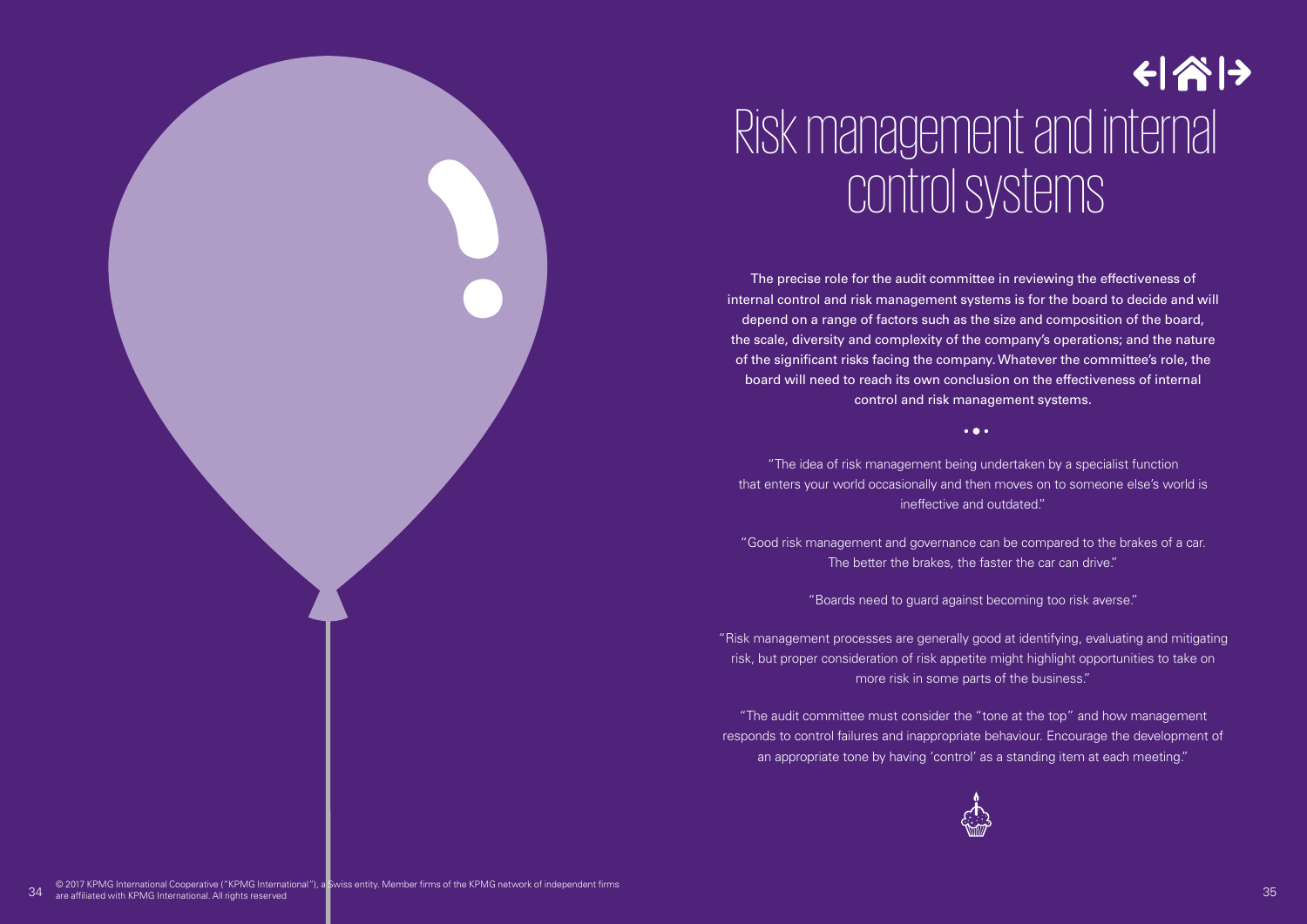### The audit committee should receive reports from management on the effectiveness of risk management and internal control systems; and the conclusions of any testing carried out.

"When reviewing reports during the year, consider: how effectively the risks have been assessed; how they have been managed; whether necessary actions are being taken promptly to remedy any significant failings or weaknesses; and whether the causes of the failing or weakness indicate poor decision-taking or a need for more extensive monitoring or a reassessment of the effectiveness of management's on-going processes."

"There is always a concern that the control environment is well understood and implemented close to home but is not fully operational elsewhere in the group."

"A good risk conversation has three dimensions: top-down – the board's concerns about risk management; bottom-up insights from the business; and enterprise-wide. It is crucial that all layers in the organisation can inform the board if things are going wrong without hesitation or fear."

"Quantification is important, but in my experience the qualitative aspects of risk are just as fundamental."

"To help encourage management ownership and ensure that control weaknesses are addressed promptly, it is useful to mandate that an overdue item must be explained to the audit committee in person by the executive responsible for its remediation."

The audit committee should consider the level of assurance it is getting on the risk management and internal control systems and whether it is enough to help the board in satisfying itself that the systems are operating effectively.

"The responsibility that the board has delegated to the audit committee is not management by exception. The absence of comments from external audit or internal audit does not equate to good control."



"I find it helpful to capture all the information on risk, control and assurance in one place usually a fairly large piece of paper!" "It may seem like a good idea to prepare highly-detailed, sophisticated risk maps, but it is no use if they are too difficult to use in practice."

### If risk management and internal control responsibilities are delegated to different committees, the board should consider the impact of splitting those responsibilities.

"One of the things I like to do is to take the key risks and uncertainties facing the group and map it to the controls in place and, most importantly, the assurance the group has over the operation of those controls. Sometimes you come across major controls over which there is a frighteningly low amount of assurance."

"Assurance doesn't have to come from internal and external audit – think about independent experts in areas like health and safety, environmental issues, cyber security and IT systems."

### $\bullet$   $\bullet$

"Establishing multiple committees to consider different facets of risk is not a silver bullet. Each new committee has the potential of becoming a problem in and of itself."

"The audit committee should ensure proper coordination with the risk committee and any other relevant committees to ensure there are no gaps in oversight or unnecessary duplication of effort. Consider cross-committee membership, joint meetings (say) once a year and/or attendance of other relevant committee meetings as an observer."

The committee should review arrangements by which staff may, in confidence, raise concerns about possible improprieties in matters of financial reporting or other matters. Whistle-blowing procedures should be in place.

"When reviewing whistle-blowing procedures, consider how well they are documented and communicated throughout the organisation; and whether both management and employees 'buy into' the arrangements."

"You must ensure that employees consider it truly safe and acceptable to raise concerns and that management understand how to act if a concern is raised. Concerns must be responded to within a reasonable time frame and all reasonable steps must be taken to keep the identity of whistle-blowers confidential, or at the very least prevent any victimisation."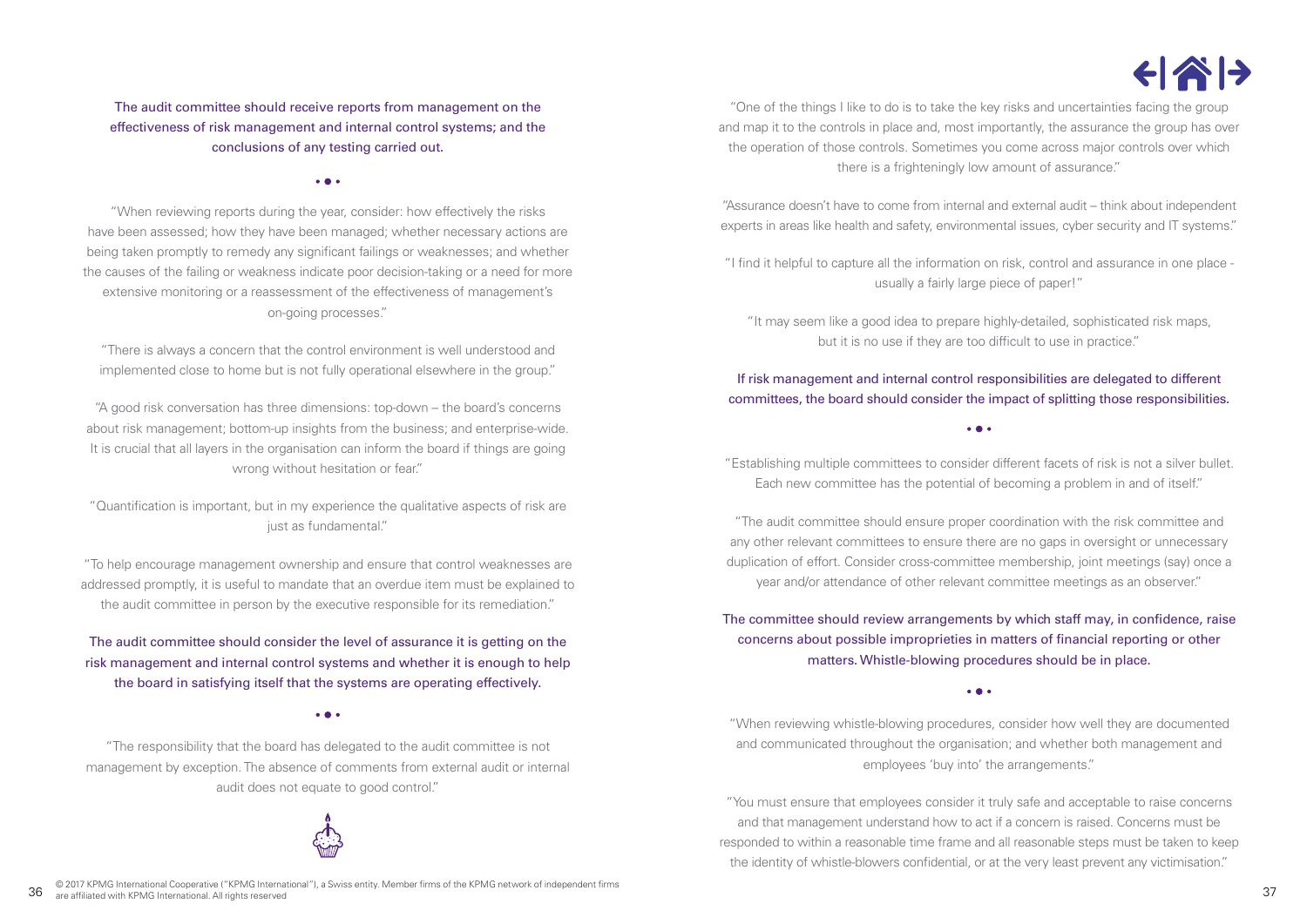# Internal audit

← 合け

The FRC's Guidance on Audit Committees sets out that the audit committee should review and approve the internal audit function's role and mandate; approve the annual internal audit plan; and monitor and review the effectiveness of its work.

 $\bullet$   $\bullet$ 

"Internal audit are the 'eyes and ears' of the audit committee... without such a function the audit committee is blind."

"The audit committee can help internal audit take a broader perspective and see the company-wide trends, overarching risks and challenges arising from their work."

"It can take two or three generations of CEOs to fully embed confidence in the internal audit function. Many of our senior executives have had tours of duty with internal audit, so the function now has huge credibility within the group."

"An in-house function should have a better understanding of the culture and the ability to hold 'water-cooler conversations'. By contrast, an external provider arguably provides greater independence, objectivity, a diverse skills base and has the benefit of seeing what others are doing."

"Robust oversight of the external/internal auditor relationship is key to ensuring nothing gets through the cracks. Who watches the watchmen? The audit committee does."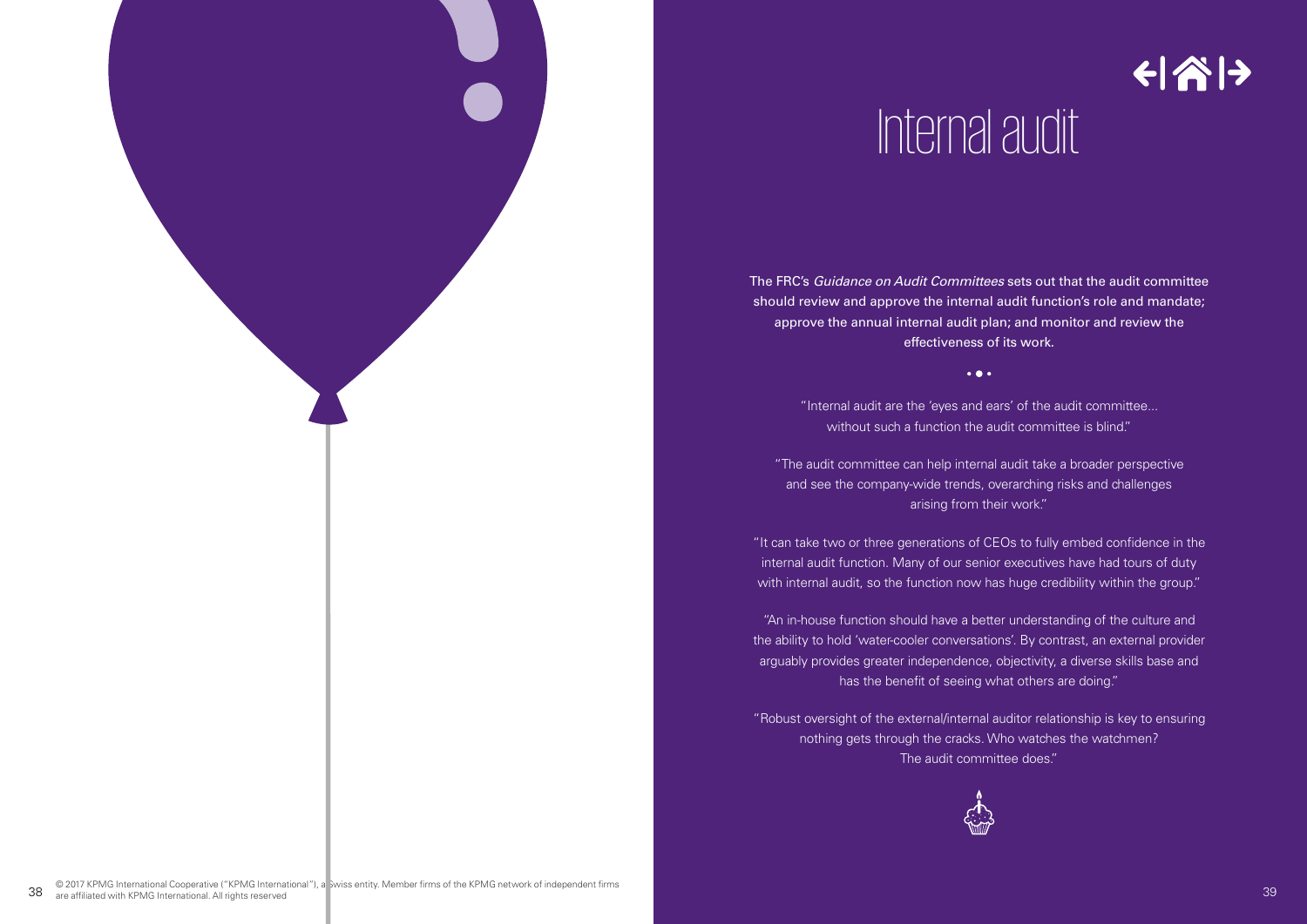### $\left\{ \left\vert \left\langle \mathbf{A}\right\vert \mathbf{\rightarrow }\right\vert \right\}$

The audit committee should also approve the appointment or termination of appointment of the head of internal audit; and ensure internal audit has a reporting line which enables it to be independent of the executive and able to exercise independent judgement.

### $\bullet$   $\bullet$   $\bullet$

"Effective leverage and support for the internal audit function starts with effective succession planning for the head of internal audit."

"When a head of internal audit demonstrates the benefits of internal audit activity across the business, issues won't just come up from audits, but from management proactively volunteering areas of concern."

"A constructive relationship with the head of internal audit is really important. They need to be able to talk freely to you about any issue they feel uncomfortable about."

The most recent FRC Guidance on Audit Committees stresses the importance of risk mapping and sets out that the audit committee should ensure that the internal audit plan is aligned to the key risks of the business. Furthermore, the audit committee should ensure the work of the risk, compliance, finance, internal audit and external audit functions are coordinated and operating effectively to avoid duplication.

### $\bullet$   $\bullet$   $\bullet$

"Focus on those controls judged by management to bring the most significant gross risks down to an acceptable level. The audit plan should be designed primarily to provide the board with assurance that such controls are fully effective."

"I try to look at the internal audit plan at the same time that I look at the external audit plan. This way a holistic view of assurance is visible in a way that is hard to achieve with a piecemeal approach."



"As an audit plan is unlikely to cover all areas of risk within a single year, the plan for any given year should place its work in the context of work done in the preceding year and projected for the succeeding year."

"If internal audit is not covering a particular risk area - or not covering it in sufficient depth - then other means of assurance are required, whether that be from the business operations, head office functions or other independent assurance providers."

"You need to understand where all the assurance comes from, how it all fits together, and ultimately whether appropriate levels of assurance have been received in relation to all significant risks."

"All too often we hear of business units receiving multiple visits from different assurance providers. Such practices are disruptive and inefficient – and that's a big issue in the current economic climate."

"It's worrying that some small or remote units don't get an audit visit at all. You have to ask yourself that if they are too small to be worth visiting, then why are we running that unit at all? Ultimately, if they have our name on the door then there is a reputational risk involved."

The audit committee should also consider the actions management has taken to implement the recommendations of the function and whether these properly support the effective working of the internal audit function.

"The committee should ensure that there is an adequate system in place to monitor the implementation of agreed audit recommendations. An implementation plan detailing the recommendation, the required action, priority, person responsible, timescale and any subsequent assurance is a good method of fulfilling this objective."

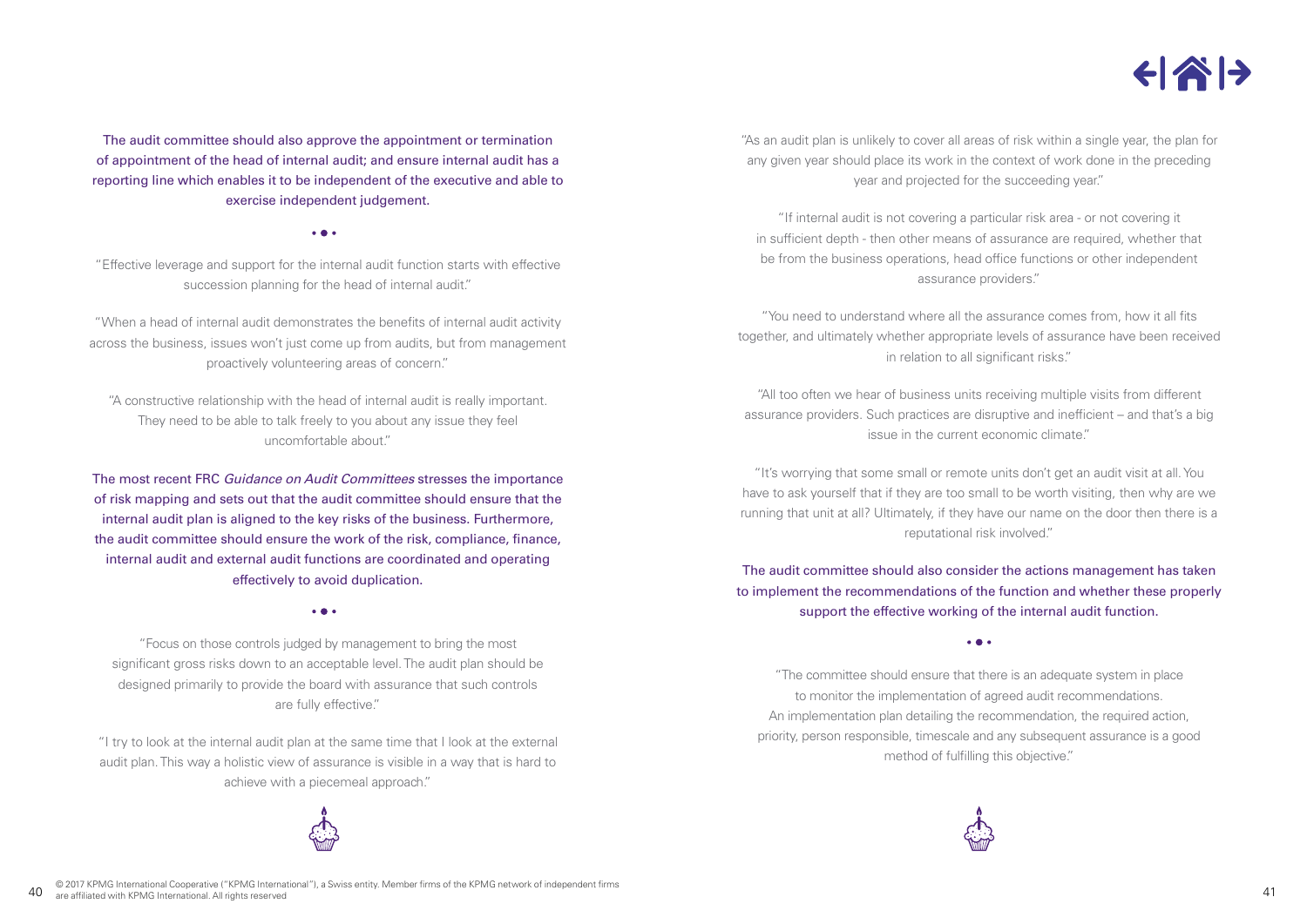### $\left\langle \left\vert \phi\right\vert \right\rangle$

## External audit

The FRC's Guidance on Audit Committees emphasises the audit committee's primary responsibility for the appointment of the auditor. This includes negotiating the fee and scope of the audit, initiating a tender process, influencing the appointment of an engagement partner and making formal recommendations to the board on the appointment, reappointment and removal of the external auditors.

### $\bullet$   $\bullet$   $\bullet$

"Look for an auditor with nose and backbone. A good auditor is constructive, but critical."

"I think external auditors that exercise independent thought and professional scepticism, combined with an in-depth knowledge of accounting standards and regulations, are the best safeguard a company can have."

"You want auditors that talk candidly about difficult or sensitive issues. It may not be comfortable for the executive team but it's essential to have this kind of dialogue."

The FRC's *Guidance on Audit Committees* makes it clear that the audit committee should be responsible for the selection procedure for the appointment of audit firms. When considering the selection of possible new appointees as external auditors, the audit committee should oversee the selection process, and ensure that all tendering firms have such access as is necessary to information and individuals during the duration of the tendering process.

 $\bullet$   $\bullet$   $\bullet$ 

"Due to the importance investors and regulators place on a high quality external audit, the audit tender must take priority over all other non-audit activity."

"I fundamentally believe that it is healthy to get a fresh pair of eyes from time to time, but we need to look for a balance between the incumbent's in-depth knowledge of the company and the new ideas, audit approach and perspectives a new audit team would provide."

"Changing auditors is not something a company should undertake lightly. No matter how great the audit firm is, it is easy for the audit to lose a step in the transition year as the new team is getting up to speed on the company and its critical accounting issues."

> "It's amazing how different audit firms are when you go through a detailed tendering process."

"In order to have a wider choice of audit firms and audit partners, it may be beneficial to tender the audit before the last possible date."

"The conduct of the audit tender sets the tone for the audit relationship, so it is important that the audit committee can demonstrate ownership of the tender process."

"Technical challenges or 'try before you buy' provide the committee with an opportunity to assess the firm's responsiveness, technical capability and even their culture."

The UK Corporate Governance Code stresses the importance of the audit committee's role in reviewing and monitoring auditor independence and objectivity; and in developing and implementing an appropriate non-audit services policy.

 $\bullet$   $\bullet$   $\bullet$ 

"Let the auditor know that you are serious about their objectivity. We need it and we want it!"

"A strong auditor independence policy is very important. It should address what non-audit services the auditor can and can't perform, but also other matters such as the hiring of current and former members of the audit firm."

"Different audit committees will have their own preferences as to whether or not to engage the external auditor for non-audit services, but in all cases they should have a clear policy as to permissible and prohibited services as well as monetary approval thresholds."

"Auditor independence is fundamental, but I am particularly worried by auditors who remain overly focused on selling additional non-audit services. We have come to the point that we're considering implementing a policy prohibiting the provision of all non-audit services."

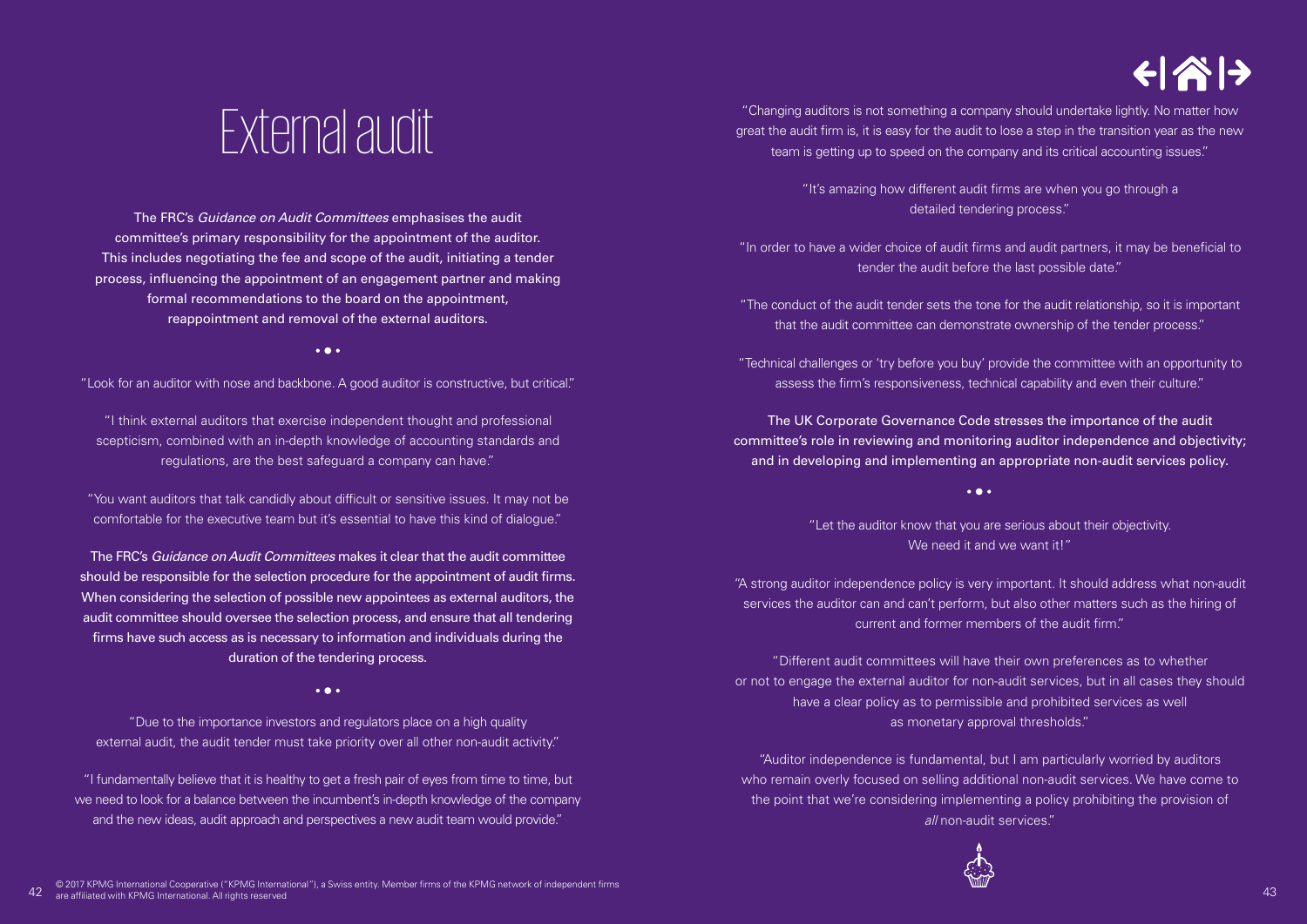### $\left\langle \left\vert \left\langle \right\vert \right\rangle \right\rangle$

"The audit committee should be responsible for approving all non-audit services before the service commences. Pre-approval might be right for certain services, but in the current climate, pre-approval should only be in place for matters that are clearly trivial – and clearly trivial means clearly trivial!"

At the start of each annual audit cycle, the audit committee should ensure that appropriate plans are in place for the audit. The FRC's Guidance on Audit Committees sets out that the committee should consider whether the auditor's overall work plan, including planned levels of materiality and proposed resources to execute the audit plan, appears consistent with the scope of the audit engagement.

 $\bullet$   $\bullet$   $\bullet$ 

"I love to question the audit plan and approach in depth. "Why do you end up with these significant audit risks and scoping? How do you plan to tackle these risks?" But also very specific questions can be useful – for example, "how would you deal with a fraud case in an overseas subsidiary? What kinds of resources would you deploy and how?" Questions like these help you assess the professional judgement and scepticism of an audit team."

"If the audit committee doesn't really understand why controls are not being relied on then that's potentially a problem in waiting. Always ask the auditor to talk about the systems and controls in some depth."

"To better understand the audit approach, ask to attend the auditor's planning session or initiate a workshop session with the full audit team prior to settling on the audit plan."

"Data analytics can do wonderful things, but auditors still need to have a deep knowledge and understanding of the business and the strategic risks it faces."

### The audit committee should review with the external auditors, in a timely manner, the findings of their work and the auditor's report.

### $\bullet$   $\bullet$   $\bullet$

"The audit committee chair should speak with the auditor in advance of each meeting so that they can direct the attention of the audit committee members to matters of substance on the agenda. One would expect the relationship with the auditor to be such that, if there are serious concerns, the auditor will bring them to the audit committee's attention promptly."

"Audit committee members should have a genuine hunger for insights into the business — both good and not so good. Getting the auditor to help – even if their comments are based on a gut feeling or hunch – can add real value."

"I want those responsible for auditing significant geographies or segments to attend the full year results meeting so the audit committee has the opportunity to look them in the eye and ask very open questions about the management culture and the robustness of internal controls."

The audit committee should assess the effectiveness of the audit process. The FRC's Guidance on Audit Committees explains that an assessment of external audit quality requires consideration of mind-set and culture; skills, character and knowledge; quality control; and judgment, including the robustness and perceptiveness of the auditors in handling key judgements.

### $\overline{a}$

"Audit committee chairs are in a good position to judge audit quality – especially where they sit on more than one audit committee and can therefore can benchmark auditor performance from a variety of different experiences."

> "Formal evaluations are conducted annually, but in reality, auditor assessment is an ongoing process."

"Is the audit partner stimulating the committee to think differently about the business and the challenges it faces?"

"The audit committee should provide the auditor with feedback to help continually improve audit quality and efficiency."

"Audit quality is rooted in the quality of the engagement team – the quality of the lead engagement partner, the sufficiency of the firm's resources, how auditors are trained and their level of expertise, their ability to be sceptical and objective and to push back on management when needed."

"Seek the views of others - such as the internal auditor, head office functions and local finance teams – as well as the committee itself when evaluating audit quality."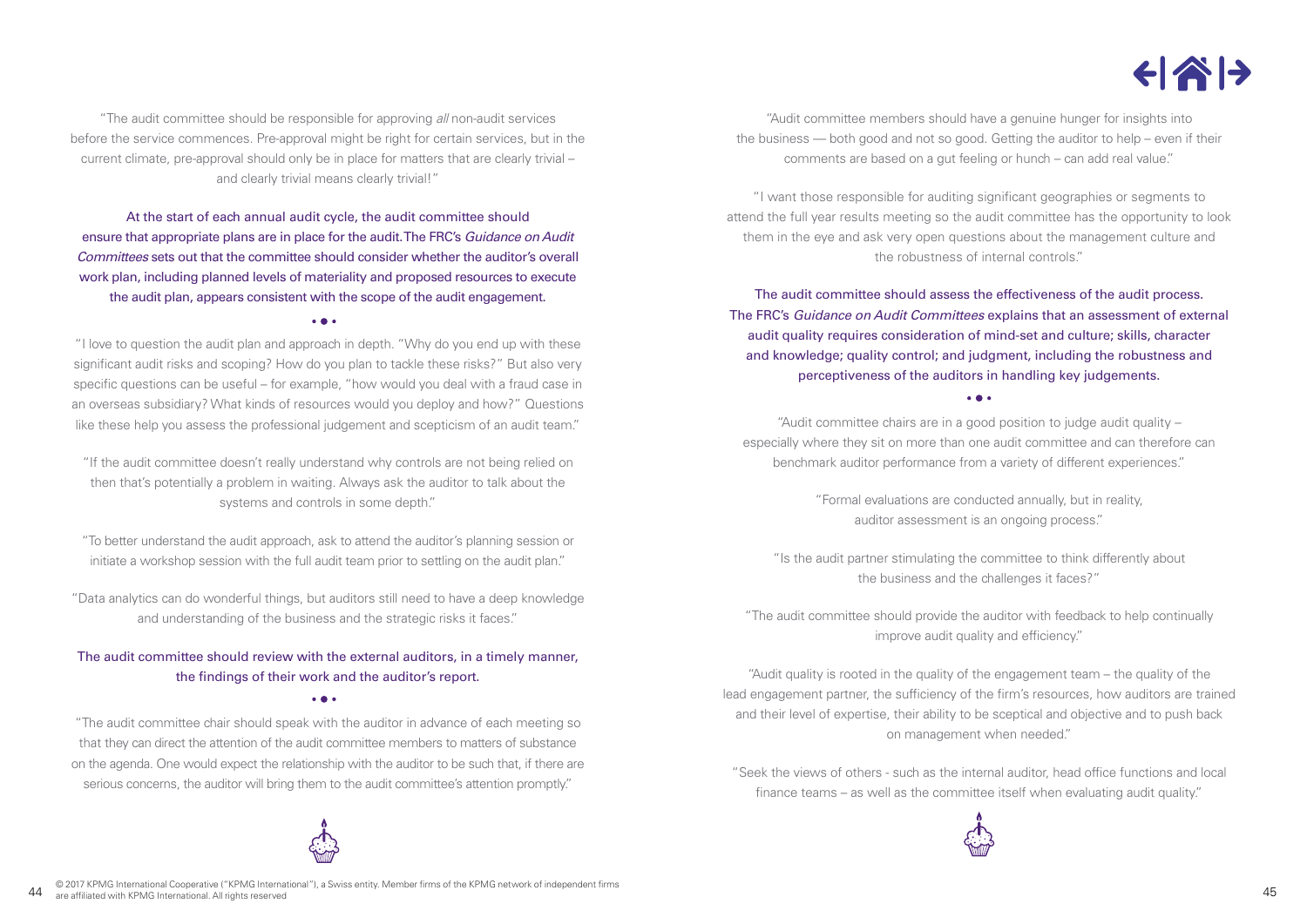

# Communication

© 2017 KPMG International Cooperative ("KPMG International"), a Swiss entity. Member firms of the KPMG network of independent firms and the second of the second of the KPMG network of independent firms and the second of th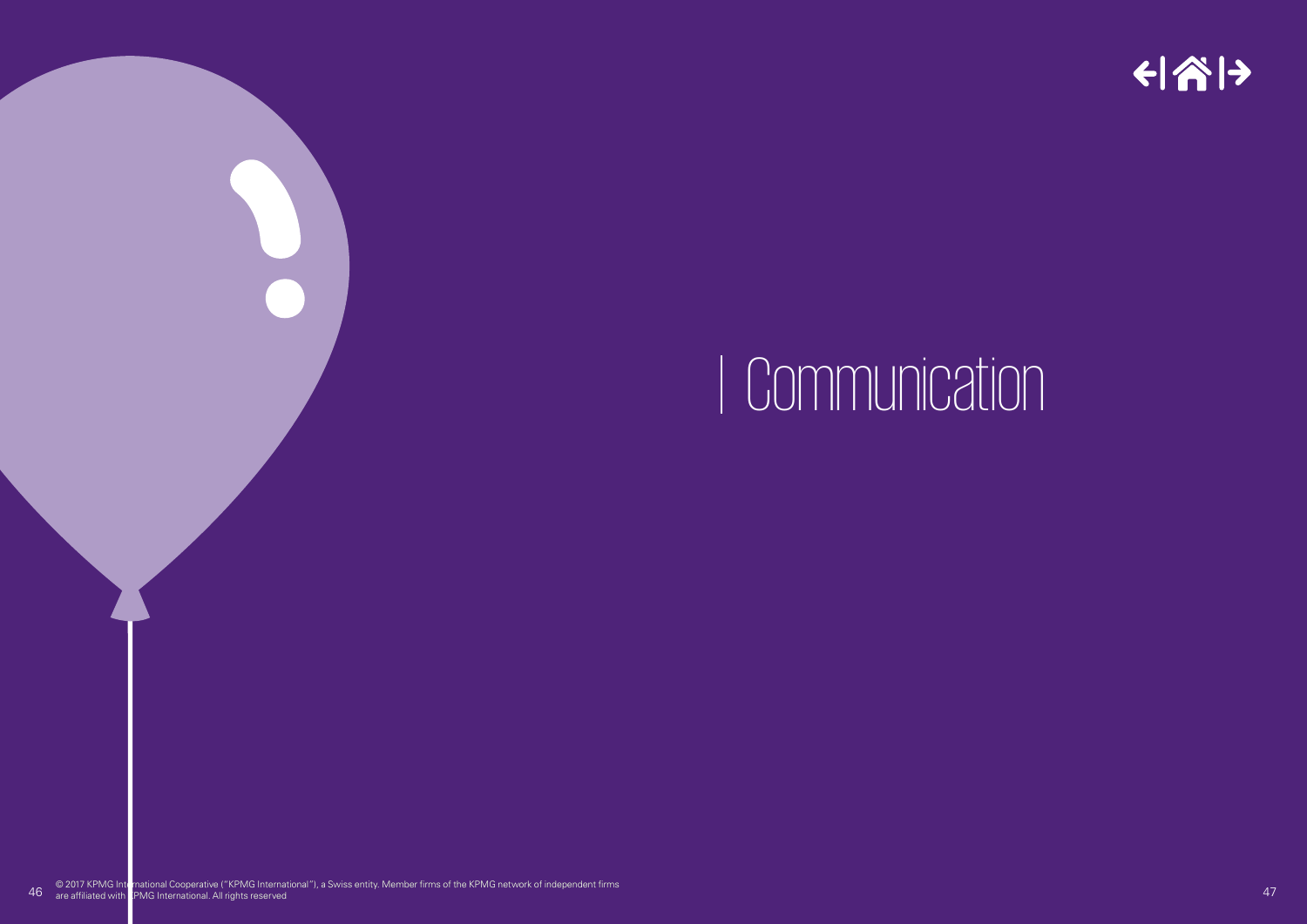### ←| 슈 | → Communicating with shareholders

The audit committee has a role in ensuring that shareholder interests are properly protected in relation to financial reporting and internal control. The FRC's Guidance on Audit Committees sets out that the committee should consider the clarity of its reporting and be prepared to meet investors...

 $\bullet$   $\bullet$   $\bullet$ 

"Proactively encourage a dialogue with major investors on matters within the scope of the committee's responsibilities. This might be achieved through seeking investor views on specific matters, attending regular scheduled meetings whether that be the meeting in which executive remuneration is discussed with the remuneration committee chairman or the regular briefings with the CEO and Chairman of the board. 'Governance days' might also be useful."

...and that the annual report should include a separate section describing the work.

 $\bullet$   $\bullet$   $\bullet$ 

"Focus the audit committee report on what the committee actually did, what it concluded and why it concluded what it did – rather than a perfunctory list of audit committee responsibilities."